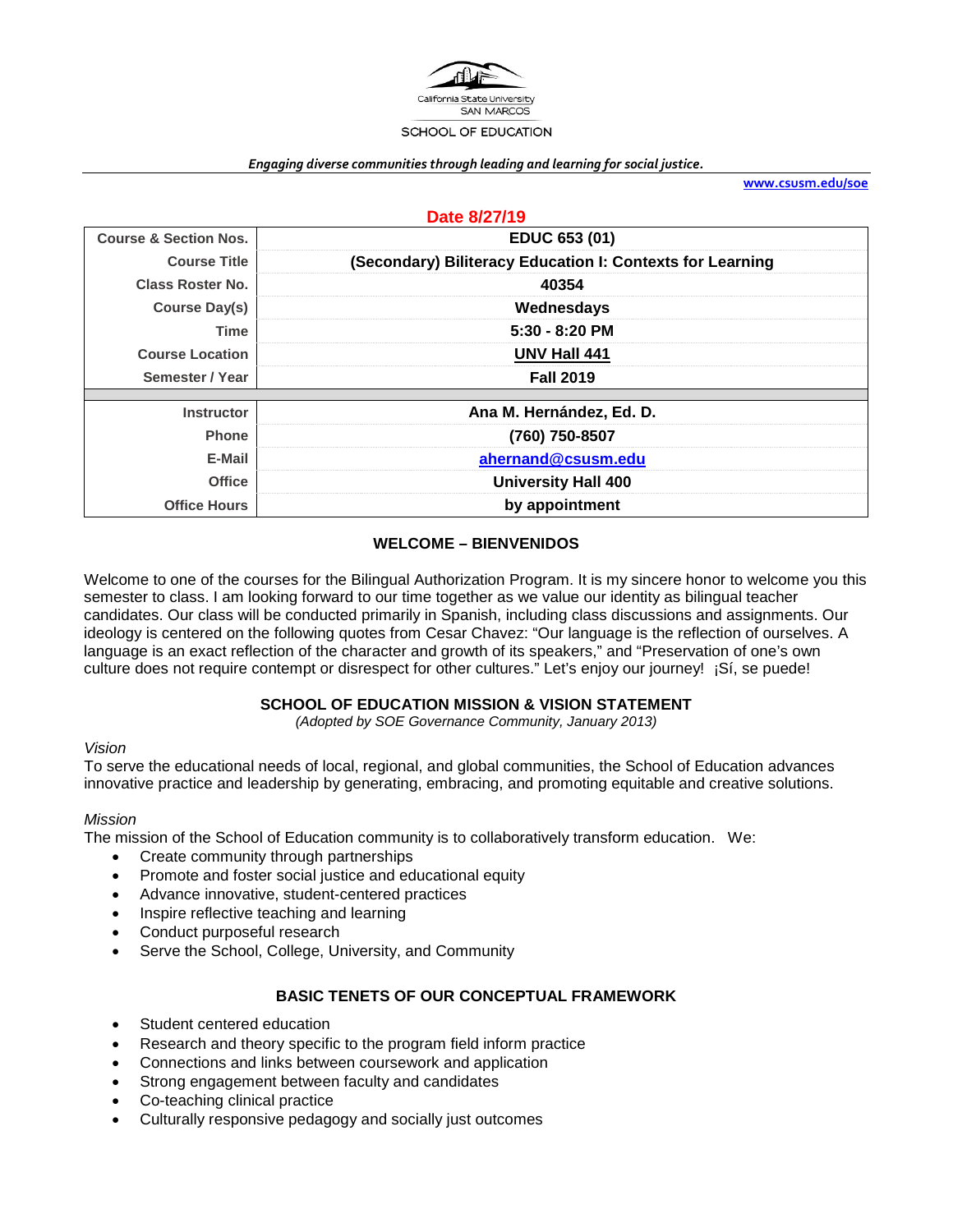# **TABLE OF CONTENTS**

| 10 puntos  11<br>Attendance, Professional Disposition, Class Participation<br>1.<br>2.<br>3.<br>4.<br>5.<br>History of My Languages: Examining first and second language learning 20 puntos 16<br>6. |  |
|------------------------------------------------------------------------------------------------------------------------------------------------------------------------------------------------------|--|
|                                                                                                                                                                                                      |  |
|                                                                                                                                                                                                      |  |
|                                                                                                                                                                                                      |  |
|                                                                                                                                                                                                      |  |
|                                                                                                                                                                                                      |  |
|                                                                                                                                                                                                      |  |
|                                                                                                                                                                                                      |  |
|                                                                                                                                                                                                      |  |
|                                                                                                                                                                                                      |  |
|                                                                                                                                                                                                      |  |
|                                                                                                                                                                                                      |  |
|                                                                                                                                                                                                      |  |
|                                                                                                                                                                                                      |  |
|                                                                                                                                                                                                      |  |
|                                                                                                                                                                                                      |  |
|                                                                                                                                                                                                      |  |
|                                                                                                                                                                                                      |  |
|                                                                                                                                                                                                      |  |
|                                                                                                                                                                                                      |  |
|                                                                                                                                                                                                      |  |
|                                                                                                                                                                                                      |  |
|                                                                                                                                                                                                      |  |
|                                                                                                                                                                                                      |  |
|                                                                                                                                                                                                      |  |
|                                                                                                                                                                                                      |  |
|                                                                                                                                                                                                      |  |
|                                                                                                                                                                                                      |  |
|                                                                                                                                                                                                      |  |
|                                                                                                                                                                                                      |  |
|                                                                                                                                                                                                      |  |
|                                                                                                                                                                                                      |  |
|                                                                                                                                                                                                      |  |
|                                                                                                                                                                                                      |  |
|                                                                                                                                                                                                      |  |
|                                                                                                                                                                                                      |  |
|                                                                                                                                                                                                      |  |
|                                                                                                                                                                                                      |  |
|                                                                                                                                                                                                      |  |
|                                                                                                                                                                                                      |  |
|                                                                                                                                                                                                      |  |
|                                                                                                                                                                                                      |  |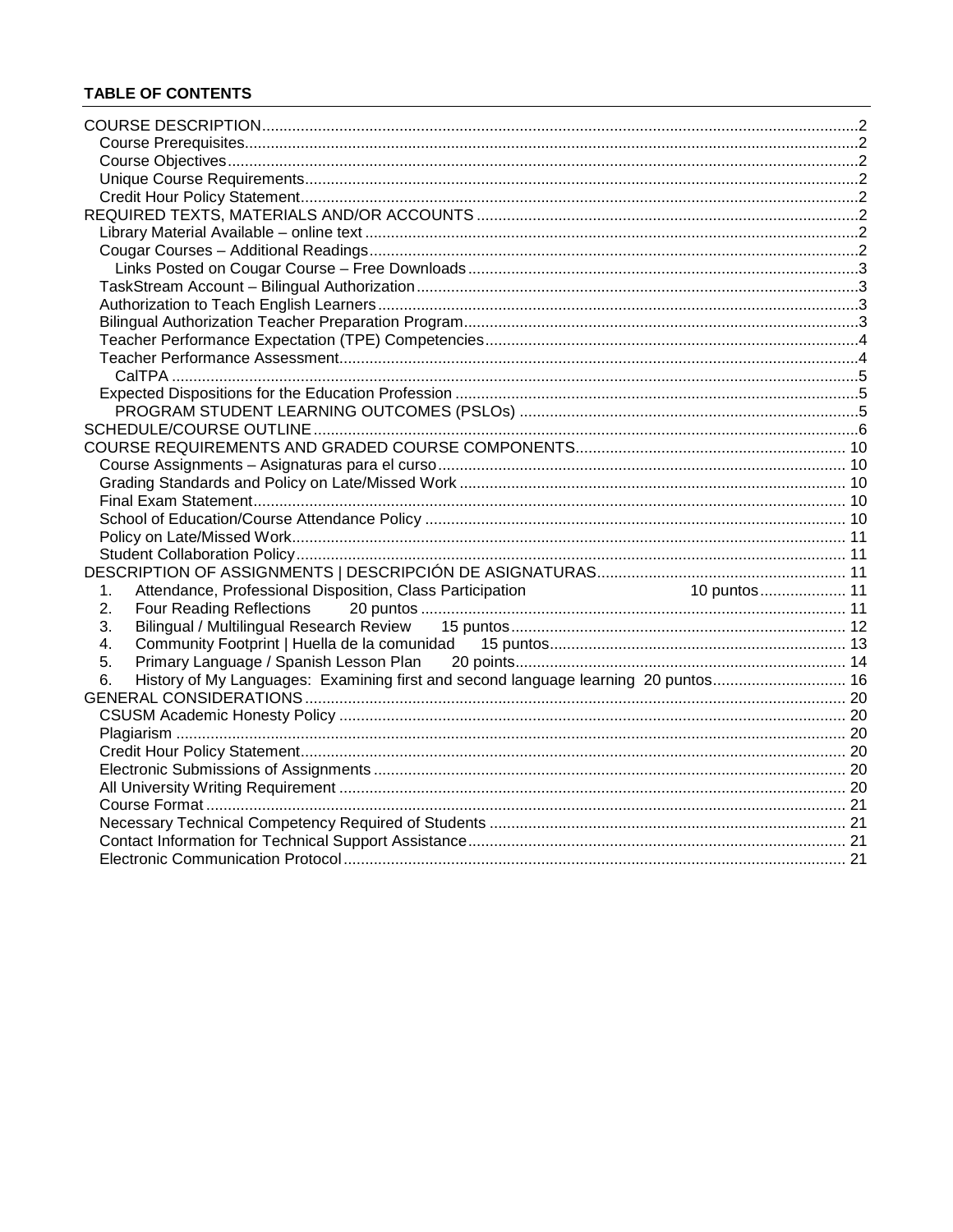### **COURSE DESCRIPTION**

<span id="page-2-0"></span>Addresses the contexts for bilingual education and bilingualism in California public schools. The history, policies, programs, and research on effective bilingual education are examined. Explores bilingual sociolinguistic/sociocultural competence and implications for learning and instruction, as well as authentic parental participation in schools and the family as a cultural resource to student learning. Course is conducted in Spanish. *May not be taken for credit by students who have received credit for EDML 553.* 

# <span id="page-2-1"></span>**Course Prerequisites**

Admission to a School of Education Teacher Credential Program or hold a valid CA Teaching Credential.

#### <span id="page-2-2"></span>**Course Objectives**

- 1. Demonstrate knowledge of the history, policies, programs, and research on the effectiveness of bilingual education and bilingualism in the United States.
- 2. Demonstrate understanding of the philosophical, theoretical, legal and legislative foundations of bilingual education and their effects on program design and educational achievement.
- 3. Apply knowledge of the research on the cognitive effects of bilingualism and biliteracy as developmental processes in instructional practice, and apply research and its effects on the dimensions of learning in bilingual education program models.
- 4. Demonstrate knowledge of the transferability between primary and target language with the understanding that the level of transferability is affected by the level of compatibility and may vary among languages.
- 5. Demonstrate understanding of the interrelatedness among the four domains of language (listening, speaking, reading and writing) and to know forms and functions.
- 6. Demonstrate knowledge of bilingual instructional models, instructional strategies and materials to appropriately apply them to instructional and assessment practices.
- 7. Promote authentic parental participation that includes learning about school systems, assuming leadership roles and affecting policy, demonstrate an understanding of the family as a primary language and cultural resource and be cognizant that students' motivation, participation, and achievement are influenced by an intercultural classroom climate and school community.

#### <span id="page-2-3"></span>**Unique Course Requirements**

Spanish fluency and literacy is required to complete course.

#### <span id="page-2-4"></span>**Credit Hour Policy Statement**

This course is delivered in a face-to-face instruction. Students are expected to spend a minimum of two hours outside of the classroom each week for each unit of credit engaged in learning. For courses with a "lecture" mode of instruction over an entire semester, each unit of credit corresponds to an 'hour' of class-time and two hours of student learning outside of class.

#### **REQUIRED TEXTS, MATERIALS AND/OR ACCOUNTS**

#### <span id="page-2-6"></span><span id="page-2-5"></span>**Library Material Available – online text**

Montrul, S. (2013). *El bilingüismo en el mundo hispanohablante*. Malden, MA: Wiley-Blackwell. ISBN 978-0-470-65721-8 – **free online version available through CSUSM Library.** <https://ebookcentral.proquest.com/lib/csusm/detail.action?docID=875914>

Find the Montrul title through our Cougar Course "View online" option. If you click on that, it will take you directly to the e-book. You may also be asked to log in again with their campus username and password.

#### <span id="page-2-7"></span>**Cougar Courses – Additional Readings**

All additional required readings and video/audio materials will be made available electronically on the Cougar Course website for our class and/or via campus email.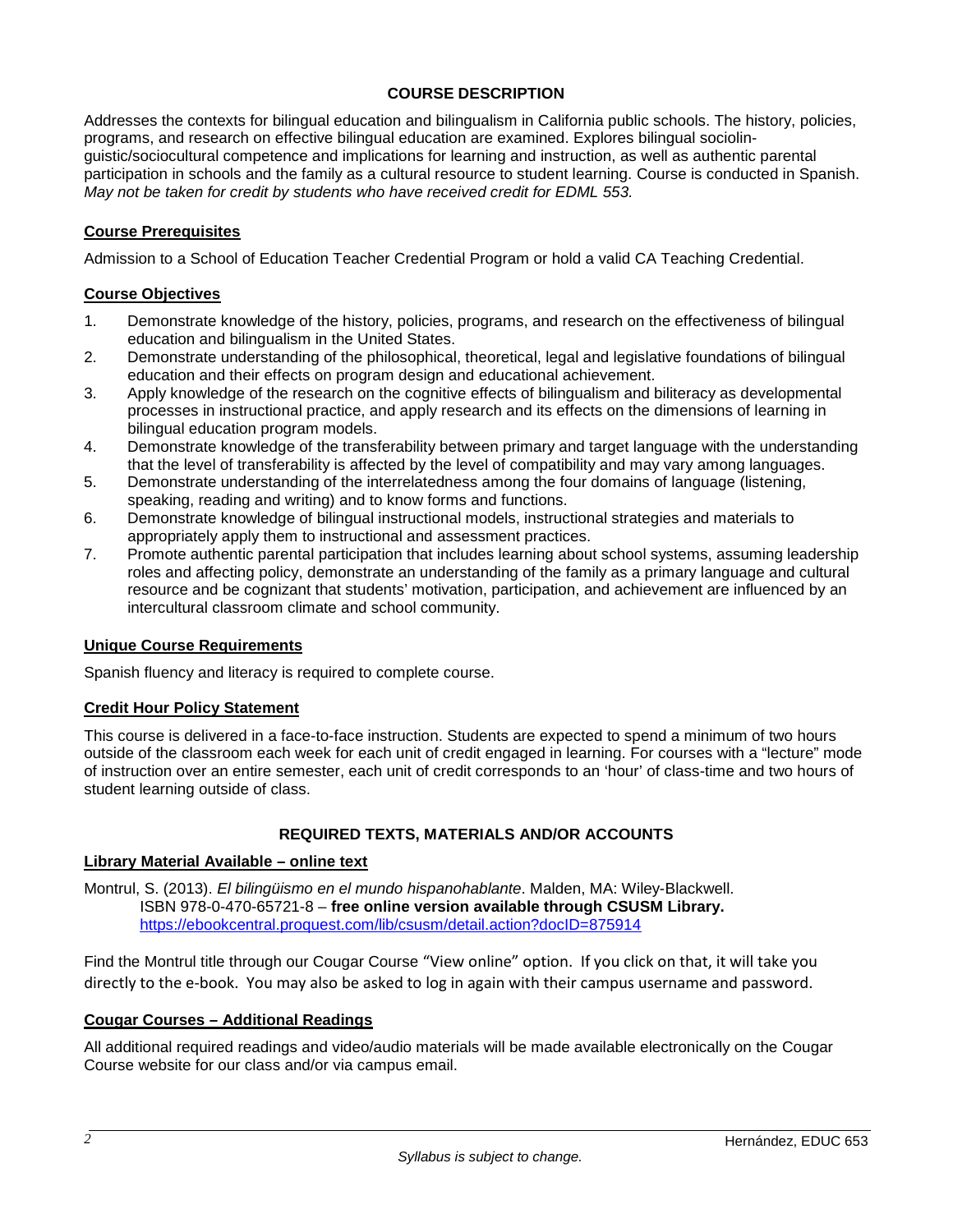# <span id="page-3-0"></span>**Links Posted on Cougar Course – Free Downloads**

- CA Common Core en Español **<https://commoncore-espanol.sdcoe.net/Home>**
- 2012 English Language Development Standards for California Public Schools K-12 from the CDE website at **<http://www.cde.ca.gov/sp/el/er/eldstandards.asp>**
- Appendices A-D and Glossary from 2012 ELD Standards at <http://www.cde.ca.gov/sp/el/er/eldstandards.asp>
- Adopted *ELA/ELD Framework* Chapters at <http://www.cde.ca.gov/ci/rl/cf/elaeldfrmwrksbeadopted.asp>
- CA Common Core State Standard, CA Department of Education Common Core at [www.cde.a.gov/re/cc](http://www.cde.a.gov/re/cc)
- *eStandards*  Free California Common Core and ELD State Standards app
- 2012 Spanish Language Development Standards for California Public Schools K-12 from the SDCOE website at file:///C:/Users/Maggie/AppData/Local/Microsoft/Windows/INetCache/IE/VXMZYWEB/Pub2ndver.pdf
- EL Roadmap (2017) file:///C:/Users/Maggie/OneDrive/EL\_Roadmap\_Guidance\_2017.pdf

# <span id="page-3-1"></span>**TaskStream Account – Bilingual Authorization**

You will need a TaskStream account to upload your Bilingual Authorization signature assignments to complete your standards for the program. Login is **BLA1920** and you will need an account to access TaskStream. See course assignments to determine which ones need to be uploaded to TaskStream.

#### <span id="page-3-2"></span>**Authorization to Teach English Learners**

This credential program has been specifically designed to prepare teachers for the diversity of languages often encountered in California public school classrooms. The authorization to teach English learners is met through the infusion of content and experiences within the credential program, as well as additional coursework. Candidates successfully completing this program receive a credential with authorization to teach English learners. *(Approved by CCTC in SB 2042 Program Standards, August 02)*

# <span id="page-3-3"></span>**Bilingual Authorization Teacher Preparation Program**

#### **Standard 3: The Context for Bilingual Education and Bilingualism**

The professional bilingual teacher preparation program provides candidates with knowledge of the history, policies, programs, and research on the effectiveness of bilingual education and bilingualism in the United States. The program develops candidates who demonstrate understanding of the philosophical, theoretical, legal and legislative foundations of bilingual education and their effects on program design and educational achievement. Candidates apply knowledge of the research on the cognitive effects of bilingualism and biliteracy as developmental processes in instructional practice. Candidates understand and apply research and its effects on the dimensions of learning in bilingual education program models. The program prepares candidates' knowledge of the transferability between primary and target language with the understanding that the level of transferability is affected by the level of compatibility and may vary among languages. The program prepares candidates to actively promote authentic parental participation that includes learning about school systems, assuming leadership roles and affecting policy. The program promotes candidates' understanding of the family as a primary language and cultural resource. Candidates are cognizant that students' motivation, participation and achievement are influenced by an intercultural classroom climate and school community.

#### **Standard 4: Bilingual Methodology (partially fulfilled in this course)**

The bilingual teacher preparation program prepares bilingual candidates to understand the interrelatedness among the four domains of language (listening, speaking, reading, and writing) and to know language forms and functions. The program also prepares candidates to plan, develop, implement and assess standards-aligned content instruction in the primary and target language. Candidates are prepared to employ a variety of instructional and assessment strategies, appropriate to student language proficiency levels, that foster higherorder thinking skills. The program ensures that bilingual candidates have knowledge of bilingual instructional models, instructional strategies and materials to appropriately apply them to their instructional and assessment practices. In addition, programs develop bilingual candidates' understanding of knowledge of intercultural communication and interaction that is linguistically and culturally responsive. The bilingual teacher preparation program further prepares candidates to evaluate, select, use and adapt state-board adopted and state-board approved materials, as well as other supplemental instructional materials. The program provides opportunities for teacher candidates to demonstrate the ability to use a variety of criteria for selection of instructional materials, to assess the suitability and appropriateness for local context and to augment resources when they are not suitable or available.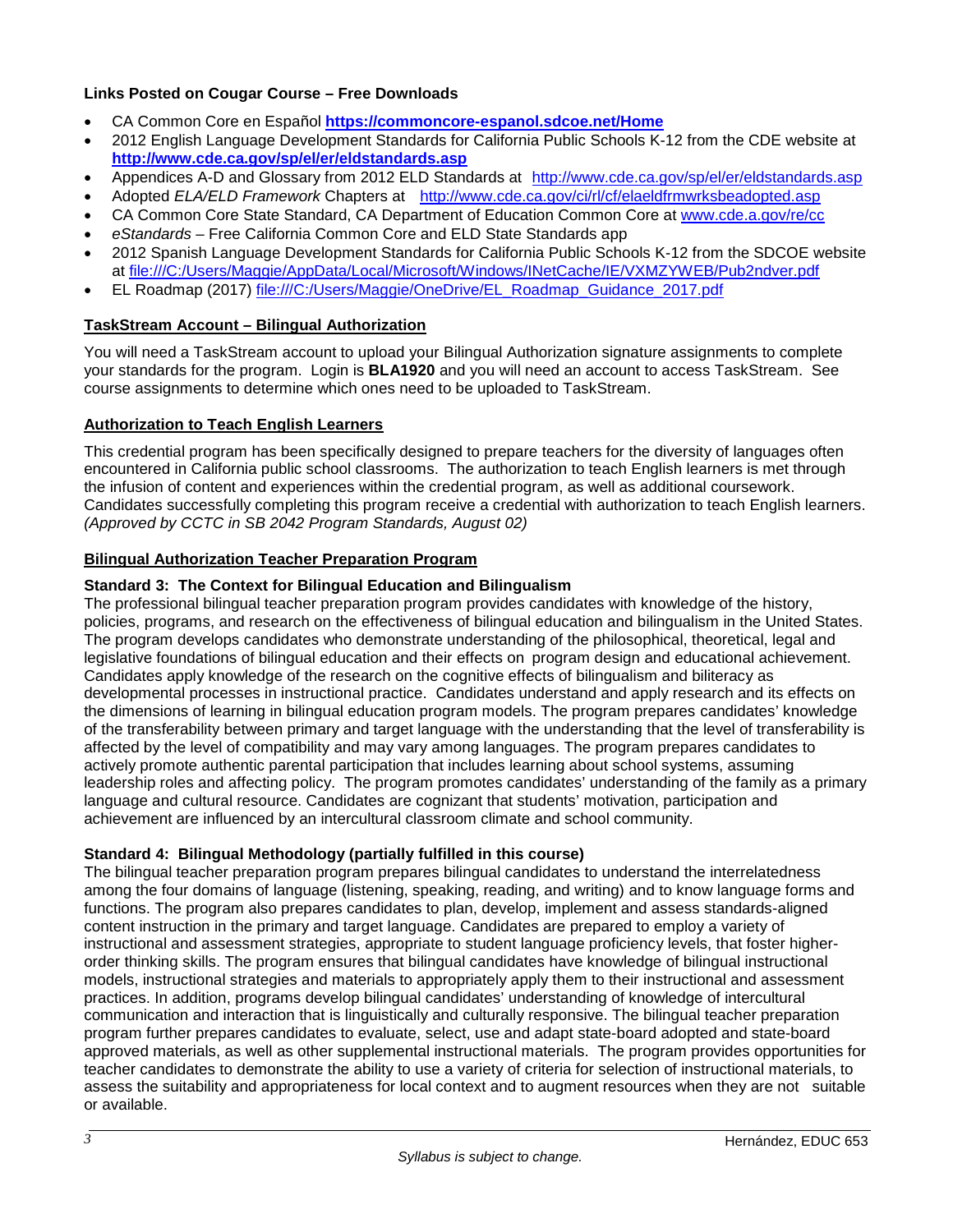# <span id="page-4-0"></span>**Teacher Performance Expectation (TPE) Competencies**

The course objectives, assignments, and assessments have been aligned with the CTC standards for (Single Subject, Multiple Subject, Special Education, etc.) Credential. This course is designed to help teachers seeking a California teaching credential to develop the skills, knowledge, and attitudes necessary to assist schools and district in implementing effective programs for all students. The successful candidate will be able to merge theory and practice in order to realize a comprehensive and extensive educational program for all students. You will be required to formally address the following CSUSM local TPEs in this course:

- **TPE 1.6** Provide a supportive learning environment for students' first and/or second language acquisition by using research-based instructional approaches, including focused English Language Development, Specially Designed Academic Instruction in English (SDAIE), scaffolding across content areas, structured English immersion, and demonstrate an understanding of the difference among students whose only instructional need is to acquire Standard English proficiency, students who may have an identified disability affecting their ability to acquire Standard English proficiency, and students who may have both a need to acquire Standard English proficiency and an identified disability.
- **TPE 3.1** Demonstrate knowledge of subject matter, including the adopted California State Standards and curriculum frameworks.
- **TPE 3.5** Adapt subject matter curriculum, organization, and planning to support the acquisition and use of academic language within learning activities to promote the subject matter knowledge of all students, including the full range of English learners, Standard English learners, students with disabilities, and students with other learning needs in the least restrictive environment.
- **TPE 5.7** Interpret English learners' assessment data to identify their level of academic proficiency in English as well as in their primary language, as applicable, and use this information in planning instruction.
- **TPE 6.2** Recognize their own values and implicit and explicit biases, the ways in which these values and implicit and explicit biases may positively and negatively affect teaching and learning, and work to mitigate any negative impact on the teaching and learning of students. They exhibit positive dispositions of caring, support, acceptance, and fairness toward all students and families, as well as toward their colleagues.
- **Foundational Social Justice and Equity TPEs (F2 and F3).**

# **SoE's Foundational TPEs: Social Justice and Equity**

# Foundational TPEs: F2 & F3 Addressed in EDUC 653

F1 – Engage in the problem posing process - identify (name) issues of inequity, critically reflect on possible solutions, create and enact social justice and equitable action plans

**F2** - Understand how to apply theories and principles of multicultural education including critical pedagogy and culturally relevant teaching into practice

**F3** -Incorporate effective instructional practices into the curriculum to ensure equitable outcomes for students from diverse backgrounds - taking into consideration language, culture, socio-economic status, *perceived* competence/ability (pick one or use both), neurodiversity, ethnicity, language, race, socioeconomic level, faith, gender, sexual orientation, and immigrant status of students and their families

F4 - Collaborate with colleagues, students and families to address issues of social justice, equity and all forms of diversity (including neurodiversity) in the curriculum, school activities, school structure, and home-school relations to ensure equitable outcomes for all students

#### <span id="page-4-1"></span>**Teacher Performance Assessment**

Beginning July 1, 2008 all California credential candidates must successfully complete a state-approved Teacher Performance Assessment (TPA), as part of the credential program of preparation. During the 2018-19 academic year the CSUSM credential programs will use the CalTPA (California Teacher Performance Assessment)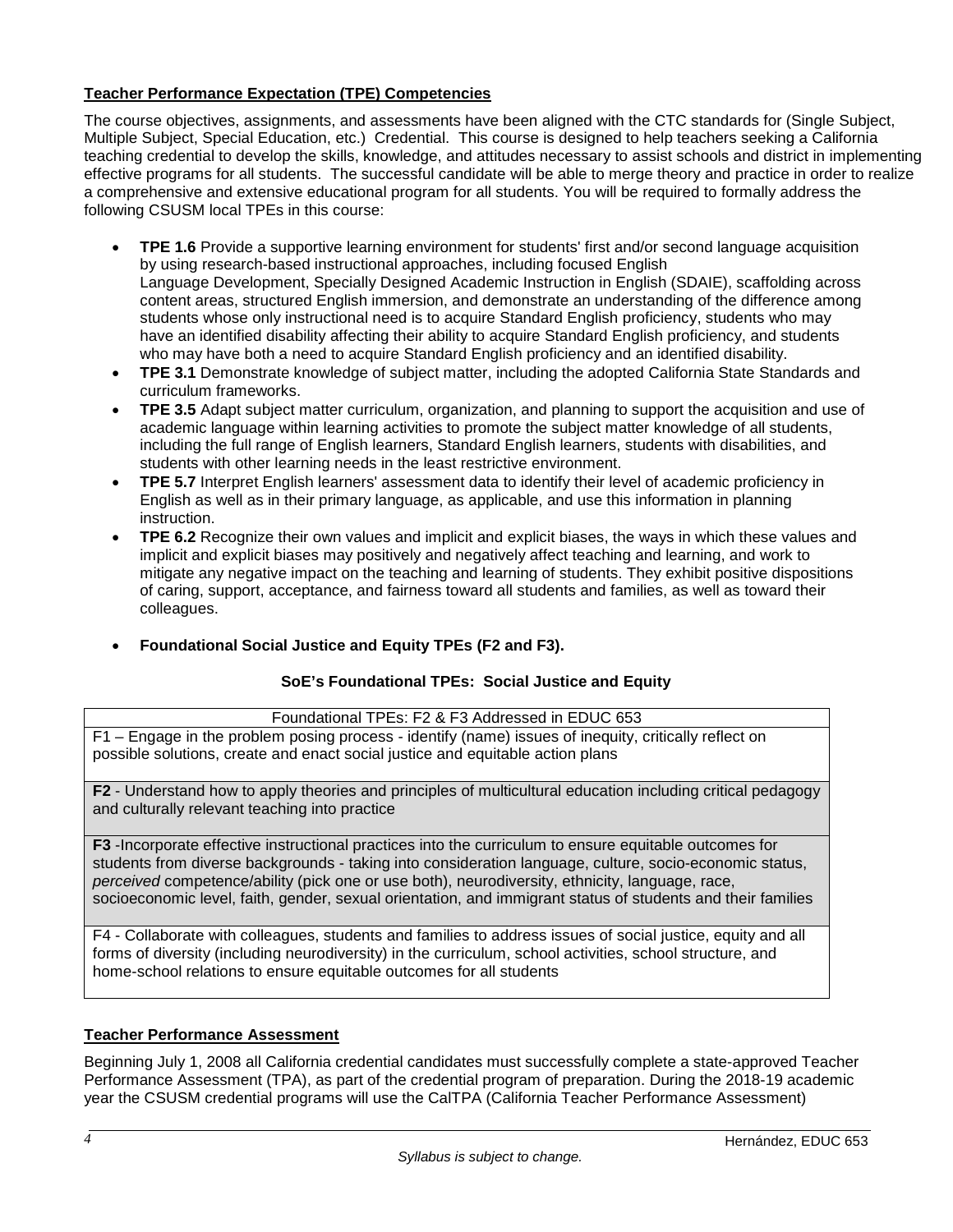# <span id="page-5-0"></span>**CalTPA**

To assist with your successful completion of the CalTPA, a series of informational seminars are offered over the course of the program. TPA related questions and logistical concerns are to be addressed during the seminars. Your attendance to TPA seminars will greatly contribute to your success on the assessment. The CalTPA Candidate Handbook, TPA seminar schedule, and other TPA support materials may be found on this website:<http://www.ctcpa.nesinc.com/Home.aspx>

Additionally, to support your success in your credential program and with TPA, SOE classes use common pedagogical language, lesson plans (lesson designs), and unit plans (unit designs).

## <span id="page-5-1"></span>**Expected Dispositions for the Education Profession**

Education is a profession that has, at its core, certain dispositional attributes that must be acquired and developed. Teaching and working with learners of all ages requires not only specific content knowledge and pedagogical skills, but positive attitudes about multiple dimensions of the profession. The School of Education has identified six dispositions that must be evident in teacher candidates: social justice and equity, collaboration, critical thinking, professional ethics, reflective teaching and learning, and life-long learning. These dispositions have observable actions that will be assessed throughout the preparation program. For each dispositional element, there are three levels of performance - *unacceptable*, *initial target*, and *advanced target*. The description and rubric for the three levels of performance offer measurable behaviors and examples.

The assessment is designed to provide candidates with ongoing feedback for their growth in professional dispositions and includes a self-assessment by the candidate. The dispositions and rubric are presented, explained and assessed in one or more designated courses in each program as well as in clinical practice. Based upon assessment feedback candidates will compose a reflection that becomes part of the candidate's Teaching Performance Expectation portfolio. Candidates are expected to meet the level of *initial target* during the program.

#### **PROGRAM STUDENT LEARNING OUTCOMES (PSLOs)**

<span id="page-5-2"></span>Upon successful completion of this course, students will be able to:

- explain the basic terms, philosophies, goals, problems, issues, history, research, theoretical frameworks, and practices related to bilingual education and bilingualism through reading reflections.
- apply knowledge of the research on the cognitive effects of bilingualism and biliteracy as developmental processes in instructional practice, and know program models through bilingual ed. research assignment.
- demonstrate interrelatedness among the four domains of language (listening, speaking, reading, writing) and forms and functions through lesson plan development and history of my two languages assignment.
- demonstrate knowledge of the transferability between primary and target language and know that it may vary among languages through reading reflections and lesson development.
- demonstrate knowledge of bilingual instructional models, instructional strategies and materials to appropriately apply them to instruction and assessment through reading reflections, lesson planning, and community footprint assignments.
- promote parental participation that includes learning about school systems, assuming leadership roles and affecting policy; demonstrate an understanding of the family as a primary language and cultural resource; and be cognizant that students' motivation, participation, and achievement are influenced by an intercultural classroom climate and school community through parent interview and community footprint.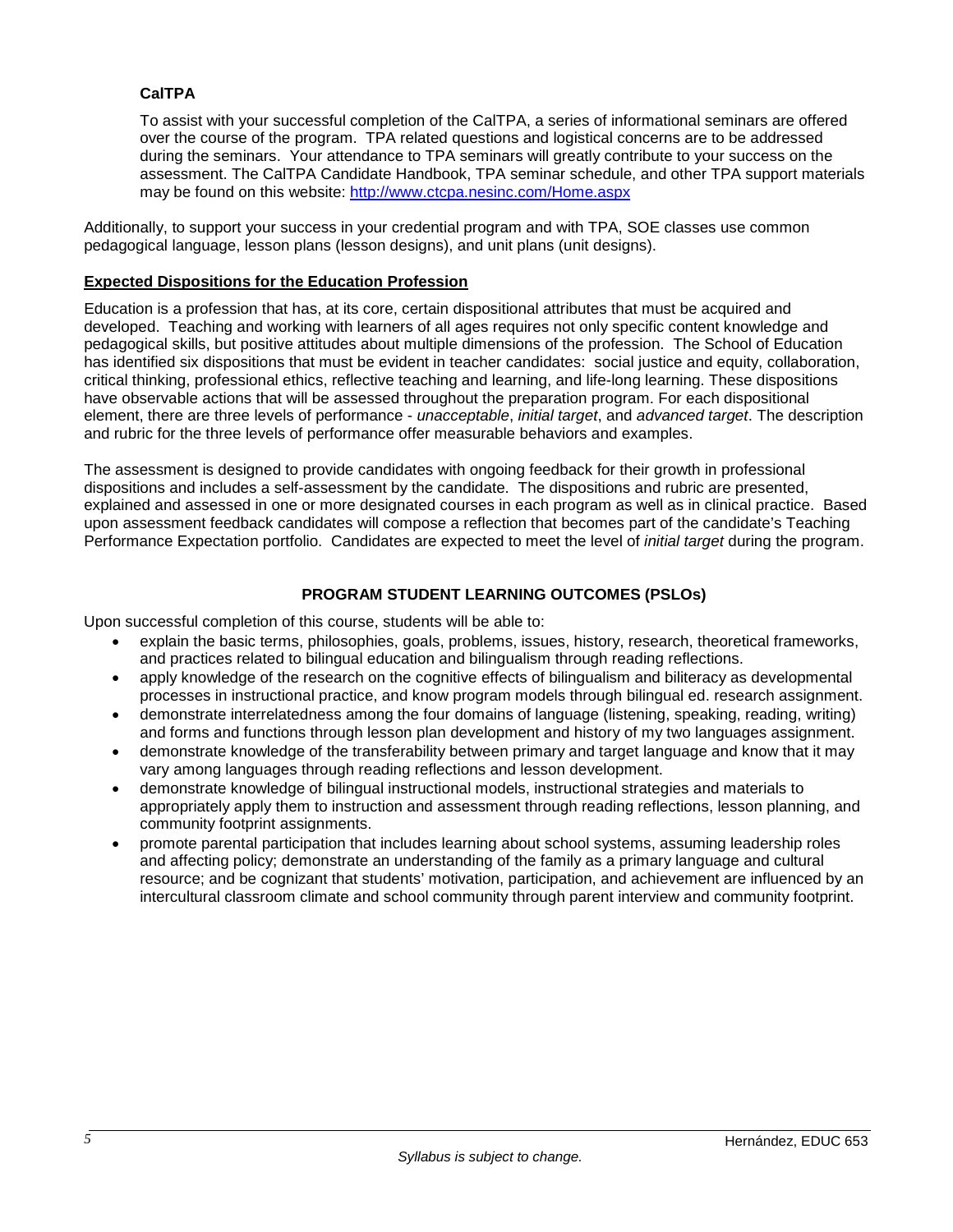### **SCHEDULE/COURSE OUTLINE**

<span id="page-6-0"></span>

| (Secondary) EDUC 653 - Biliteracy Education I: Contexts for Learning<br>Fall 2019 - Professor: Ana Hernández, Ed. D. |                                                                                                                                                                                                                                                                                                                                                                                                                                                                                                                                                                                                                                                                                  |                                                                                                                                                                                                                                                                                                                                                                                             |                                                      |  |
|----------------------------------------------------------------------------------------------------------------------|----------------------------------------------------------------------------------------------------------------------------------------------------------------------------------------------------------------------------------------------------------------------------------------------------------------------------------------------------------------------------------------------------------------------------------------------------------------------------------------------------------------------------------------------------------------------------------------------------------------------------------------------------------------------------------|---------------------------------------------------------------------------------------------------------------------------------------------------------------------------------------------------------------------------------------------------------------------------------------------------------------------------------------------------------------------------------------------|------------------------------------------------------|--|
| <b>Sesiones</b><br>& fechas                                                                                          | <b>Estándares &amp; Temas</b>                                                                                                                                                                                                                                                                                                                                                                                                                                                                                                                                                                                                                                                    | Lecturas y asignaturas para<br>cada semana                                                                                                                                                                                                                                                                                                                                                  | Entregar<br>(due date)                               |  |
| Sesión 1<br>28 de agosto<br>Tema:<br>Introducción<br>al curso                                                        | Bilingual Authorization (BILA) Standard 3: philosophical,<br>theoretical, legal & legislative foundations of bilingual ed. & their<br>effects on program design & achievement<br>BIENVENIDOS - introducciones<br>$\bullet$<br>Descripción general del programa y curso<br>$\bullet$<br>Revisar nuestro CC<br>$\bullet$<br>Perspectivas históricas y fundamentos legales en la<br>$\bullet$<br>educación bilingüe de CA<br>English Learner Roadmap Guía & Pólizas (CDE)<br>$\bullet$<br>Explicar las asignaturas de las reflexiones y dar<br>ejemplos<br>Beca - Project ACCEPT y Teacher Pathways                                                                                 | <b>Bajar de Cougar Course:</b><br>Programa de estudio (silabo)<br>1)<br>Lecturas en clase in CC:<br>CA Goes Global, p. 9 (2018)<br>2)<br>Perfil del maestro bilingüe<br>3)<br>(Rodríguez-Valls, Salvador &<br>Muñoz, 2016)                                                                                                                                                                  | Leeremos<br>en clase                                 |  |
| Sesión $2$<br>4 de sept.<br>Tema:<br>Bialfabetismo<br>¿Quién es<br>bilingüe?                                         | BILA Standard 3 - research on cognitive effects of bilingualism<br>& biliteracy as a developmental processes in instruction<br>Reflexión y discusión de lecturas<br>$\bullet$<br>¿Quién es bilingüe?<br>$\bullet$<br>Explicar y comenzar tu historia de tu lengua nativa<br>$\bullet$<br>Teorías y estudios sobre la educación bilingüe<br>$\bullet$<br>Bialfabetismo y perspectiva multilingüe<br>$\bullet$<br>Explicar la asignatura y presentaciones de estudios<br>$\bullet$<br>bilingües y dar ejemplos<br>Trabajar en grupos: Estudios bilingües<br>$\bullet$<br>Revisar encuesta ACTFL                                                                                    | <b>Online Textbook Library:</b><br>Capítulo 1 ¿ Quién es<br>bilingüe? (Montrul, 2013)<br>https://ebookcentral.proquest.com/lib/cs<br>usm/detail.action?docID=875914<br>$CC - Teaching$ for Biliteracy<br>(Beeman & Urow, 2013) &<br>El español académico (Guerrero &<br>Guerrero, 2017)<br>CC - Completar las encuestas y<br>competencia lingüística de ACTFL<br>(self-assessment & survey) | Sept. 3                                              |  |
| Sesión 3<br>11 de sept.<br>Tema: Tipos<br>de programas                                                               | BILA Standard 3 - apply research & its effects on the<br>$\bullet$<br>learning in bilingual educ. program models<br>Celebración - Herencia Hispana<br>$\bullet$<br>Reflexión y discusión de lecturas<br>$\bullet$<br>Tipos de programas bilingües en CA y EE.UU.<br>$\bullet$<br>Aspectos del uso de los idiomas para estudiantes<br>$\bullet$<br>bilingües, estatus lingüístico y cambio de código<br>Comenzar tu historia de tu segunda lengua<br>$\bullet$<br>Explicar la huella de la comunidad y dar ejemplos<br>$\bullet$<br>Trabajar en grupos: Estudios bilingües & Huella<br>$\bullet$<br>Encuesta después que termine la clase- Teacher<br>Pathways (gift certificate) | <b>Online Textbook Library:</b><br>Capítulo 5 - El español en los<br>EE.UU.<br>Capítulo 13 Educación bilingüe en<br>EE.UU. (Montrul, 2013)<br>Entregar a CC: La reflexión #1 de<br>lecturas (Montrul - capítulos 5 &<br>13)<br>Presentaciones y entregar a CC:<br>Estudios bilingües                                                                                                        | Sept. 10<br>antes de<br>clase<br>grupos<br>asignados |  |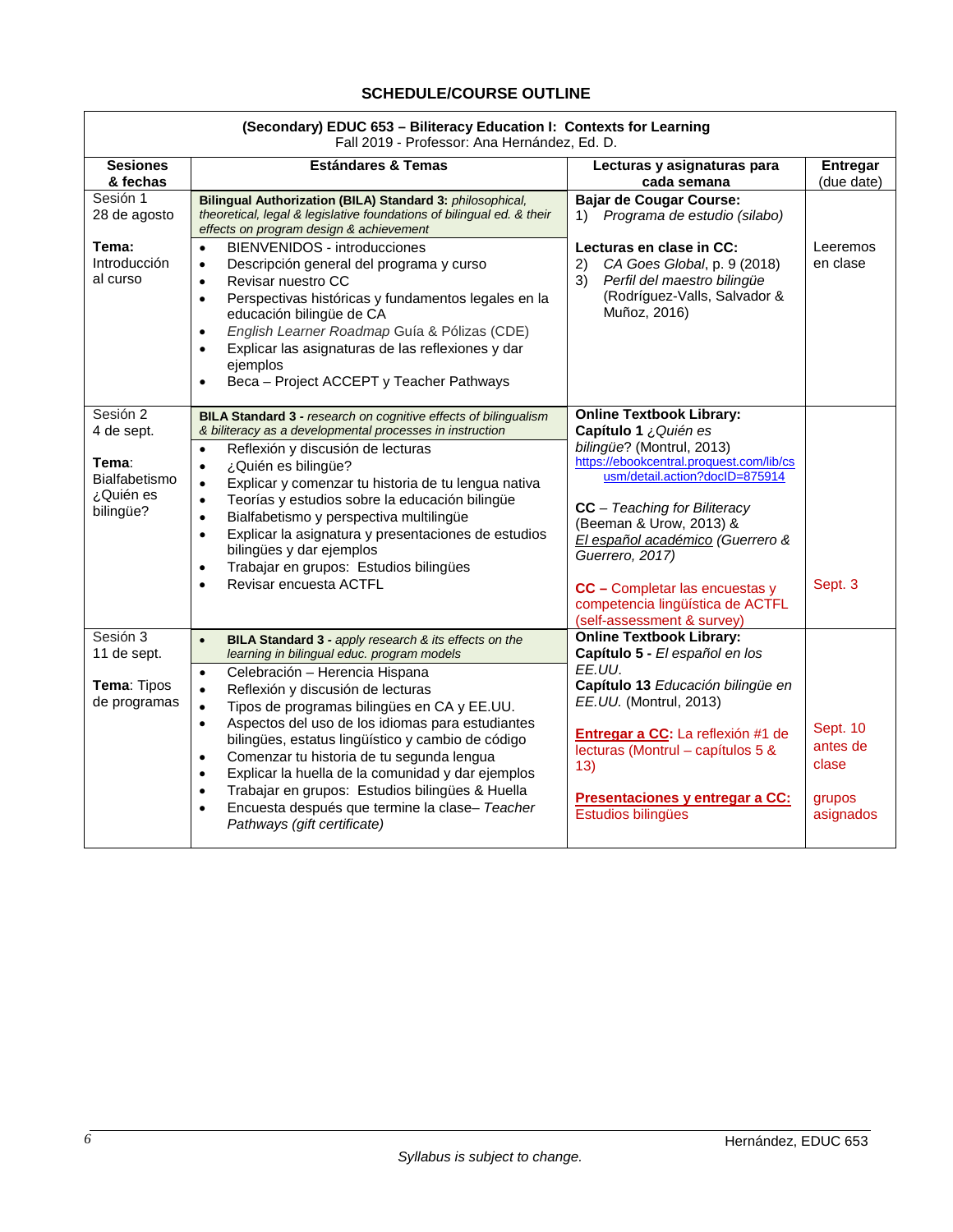| (Secondary) EDUC 633 – Billteracy Education I. Contexts for Learning<br>Fall 2019 - Professor: Ana Hernández, Ed. D. |                                                                                                                                                                                                                                                                                                                                                                                                                                                                                                                                                                                                                                                                                                                                                                                       |                                                                                                                                                                                                                                                                                                                                                                                                                                                                                                                                        |                                                                       |  |
|----------------------------------------------------------------------------------------------------------------------|---------------------------------------------------------------------------------------------------------------------------------------------------------------------------------------------------------------------------------------------------------------------------------------------------------------------------------------------------------------------------------------------------------------------------------------------------------------------------------------------------------------------------------------------------------------------------------------------------------------------------------------------------------------------------------------------------------------------------------------------------------------------------------------|----------------------------------------------------------------------------------------------------------------------------------------------------------------------------------------------------------------------------------------------------------------------------------------------------------------------------------------------------------------------------------------------------------------------------------------------------------------------------------------------------------------------------------------|-----------------------------------------------------------------------|--|
| <b>Sesiones</b><br>& fechas                                                                                          | <b>Estándares &amp; Temas</b>                                                                                                                                                                                                                                                                                                                                                                                                                                                                                                                                                                                                                                                                                                                                                         | Lecturas y asignaturas para<br>cada semana                                                                                                                                                                                                                                                                                                                                                                                                                                                                                             | <b>Entregar</b><br>(due date)                                         |  |
| Sesión 4<br>18 de sept.<br>Tema∶<br>Segunda<br>lengua                                                                | BILA Standard 3 - research on cognitive effects of bilingualism<br>& biliteracy as developmental processes in instruction.<br>Standard 4 - knowledge of bilingual instructional<br>models/strategies & materials & appropriately apply them to<br>instruction & assessments.<br>Reflexión y discusión de lecturas<br>Presentaciones: Estudios bilingües<br>$\bullet$<br>Adquisición de una segunda lengua<br>$\bullet$<br>La metalingüística<br>$\bullet$<br>Comparar los estándares de CA ELD y SLD<br>$\bullet$<br>Actividad: La estructura de las oraciones con<br>$\bullet$<br>estudiantes bilingües (SLD)<br>Examinar los conocimientos de la historia de tu<br>$\bullet$<br>segunda lengua                                                                                      | Online Textbook Library -<br>Capítulo 8 Lengua segunda<br>(Montrul, 2013)<br>See CC: EL Voices in MS and HS:<br>ELD Standards (Hernandez, 2017)<br>World Language Standards (2019)<br>https://www.cde.ca.gov/be/st/ss/wo<br>rldlanguage.asp<br>CA SLD Standards (2012):<br>file:///C:/Users/Maggie/AppData/Local/Micros<br>oft/Windows/INetCache/IE/VXMZYWEB/Pub2<br>ndver.pdf<br>CA ELD Standards (2012):<br>http://www.cde.ca.gov/sp/el/er/documents/sb<br>eoverviewpld.pdf<br>Presentaciones y entregar a CC:<br>Estudios bilingües | grupos<br>asignados                                                   |  |
| Sesión 5<br>25 de sept.<br>Tema:<br>Transferibilidad                                                                 | <b>BILA Standard 3 - knowledge of research on the cognitive</b><br>effects of bilingualism & biliteracy as developmental processes in<br>instruction. Standard 4 - knowledge of bilingual instructional<br>models/strategies & materials & appropriately apply them to<br>instruction & assessments.<br>Reflexión y discusión de lecturas<br>$\bullet$<br>Presentaciones: Estudios bilingües<br>$\bullet$<br>Estrategias para la enseñanza del puente lingüístico<br>$\bullet$<br>- Transferibilidad / recursos interlingüísticos<br>Comparar el Common Core Español con los<br>$\bullet$<br>estándares del SLD para tu grado de enseñanza<br>Escribe en tu historia de tu lengua - cambio de<br>$\bullet$<br>código y la transferibilidad<br>Trabajar en grupos: Huella<br>$\bullet$ | See CC for both readings:<br>Strategic Use of Two Languages<br>(Beeman & Urow, 2013) &<br>Support Heritage Lang. Learners<br>(Carreira, 2018)<br>Common Core Español<br>http://commoncore-<br>espanol.com/sites/default/files/Grados%20K-<br>5%20Espa%C3%B1ol%20Nacional.pdf<br>Libro - Cajas de cartón (Jimenez)<br>Comenzar a leer y terminar en oct<br>Presentaciones y entregar a CC:<br>Estudios bilingües                                                                                                                        | Fechas<br>para leer<br>libro<br>$9/25 - 10/16$<br>grupos<br>asignados |  |
| Sesión 6<br>2 de oct.<br><b>ONLINE</b><br>Tema:<br>Primera<br>lengua                                                 | BILA Standard 3 - apply research & its effects on the learning in<br>bilinqual educ. program models<br>Reflexión y discusión de lecturas<br>$\bullet$<br>Presentaciones: Estudios bilingües<br>$\bullet$<br>Adquisición de la lengua en la infancia<br>$\bullet$<br>Debilitamiento y adquisición incompleta de la primera<br>$\bullet$<br>lengua<br>Examinar los conocimientos de la historia de tu<br>$\bullet$<br>lengua nativa<br>Examinar el desarrollo léxico/voc: monolingüe v.<br>$\bullet$<br>bilingüe                                                                                                                                                                                                                                                                        | <b>Online Textbook Library:</b><br>Capítulo 7 Lengua en la infancia<br>Capítulo 9 Primera Lengua<br>(Montrul, 2013)<br>Leer Libro - Cajas de cartón<br>(Jimenez<br>Entregar a CC: La reflexión #2 de<br>lecturas (Montrul – capítulos 8 y 9)                                                                                                                                                                                                                                                                                           | Oct. 2                                                                |  |
| Sesión 7<br>9 de oct.                                                                                                | 5:30-6:00 Trabajar en Huella<br>$\bullet$<br>6:00-8:00 PM Library Exhibit - Opening Night (Hernandez,<br>Nava & Calore)<br>My Life is My Message: A Journey through Storytelling                                                                                                                                                                                                                                                                                                                                                                                                                                                                                                                                                                                                      |                                                                                                                                                                                                                                                                                                                                                                                                                                                                                                                                        |                                                                       |  |

# **(Secondary) EDUC 653 – Biliteracy Education I: Contexts for Learning**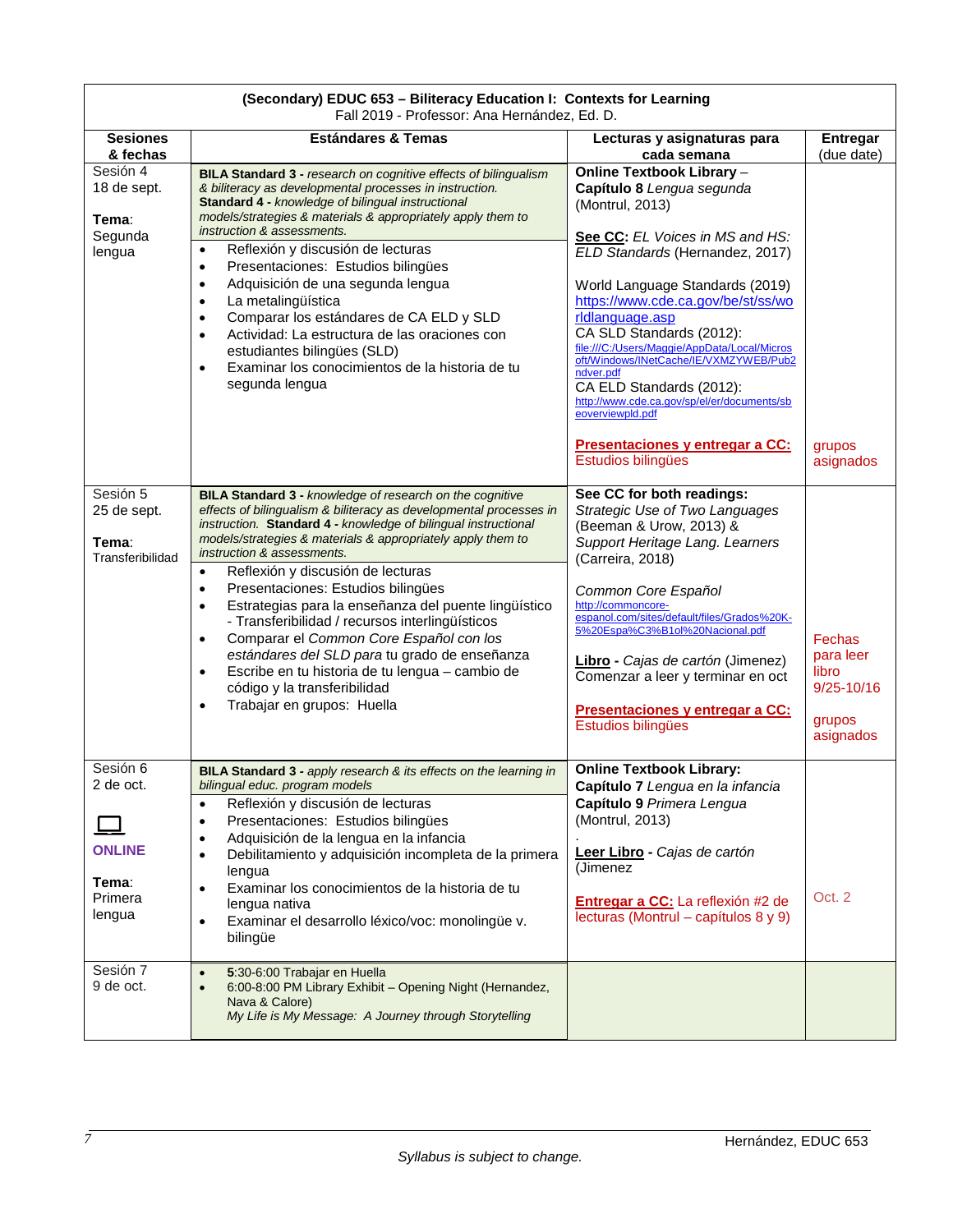| (Secondary) EDUC 653 - Biliteracy Education I: Contexts for Learning<br>Fall 2019 - Professor: Ana Hernández, Ed. D. |                                                                                                                                                                                                                                                                                                                                                              |                                                                                                         |                                          |  |  |
|----------------------------------------------------------------------------------------------------------------------|--------------------------------------------------------------------------------------------------------------------------------------------------------------------------------------------------------------------------------------------------------------------------------------------------------------------------------------------------------------|---------------------------------------------------------------------------------------------------------|------------------------------------------|--|--|
| <b>Sesiones</b><br>& fechas                                                                                          | <b>Estándares &amp; Temas</b>                                                                                                                                                                                                                                                                                                                                | Lecturas y asignaturas para<br>cada semana                                                              | <b>Entregar</b><br>(due date)            |  |  |
| Sesión 8<br>16 de oct.<br>Tema∶<br>Lección en                                                                        | BILA Standard 3 - knowledge of research on the cognitive<br>effects of bilingualism & biliteracy as developmental processes in<br>instruction. Standard 4 - knowledge of bilingual instructional<br>models/strategies & materials & appropriately apply them to<br>instruction & assessments.                                                                | Cougar Course: Cajas de cartón<br>(Jimenez)                                                             | <b>Terminar</b><br>para el 13<br>de oct. |  |  |
| español                                                                                                              | Reflexión y discusión de lecturas<br>$\bullet$<br>Presentaciones: Estudios bilingües<br>$\bullet$<br>Explicar cómo diseñar y planificar una lección en<br>$\bullet$<br>español y dar ejemplo - Cajas de cartón<br>Reflexiona en la historia de tus idiomas y explora<br>$\bullet$<br>contextos socioculturales que te han ayudado a<br>adquirir tus lenguas. | Presentaciones y entregar a CC:<br>Estudios bilingües                                                   | grupos<br>asignados                      |  |  |
| Sesión 9<br>23 de oct.<br>Tema∶                                                                                      | BILA Standard 4 - Understand the interrelatedness among the<br>four domains of language (listening, speaking, reading, writing) &<br>language forms & functions.                                                                                                                                                                                             | Lecturas en Cursos Cougar:<br>La enseñanza del voc. académico<br>(Calderon et al, 2019)                 |                                          |  |  |
| Vocabulario -<br>Lenguaje<br>social y                                                                                | Reflexión y discusión de lecturas<br>$\bullet$<br>Presentaciones: Huellas<br>$\bullet$<br>Estrategias para desarrollar el lenguaje académico<br>$\bullet$<br>en varios sujetos                                                                                                                                                                               | Word Study & Fluency (Beeman &<br>Urow, 2013)                                                           |                                          |  |  |
| académico                                                                                                            | El desarrollo del lenguaje oral y sociolingüístico<br>$\bullet$<br>Planificación de la lección en español - 4 dominios<br>$\bullet$<br>Escribe en tu historia de tus lenguas sobre tu<br>$\bullet$                                                                                                                                                           | Entregar a CC: La reflexión #3 de<br>lecturas sobre el voc. De Calderon<br>et al.; Beeman & Urow)       | Oct. 22<br>antes de<br>clase             |  |  |
|                                                                                                                      | desarrollo del lenguaje académico y social                                                                                                                                                                                                                                                                                                                   | <b>Presentaciones y Entregar:</b><br>La Huella a Cougar Course y<br><b>TaskStream</b>                   | grupos<br>asignados                      |  |  |
| Sesión 10<br>30 de oct.                                                                                              | BILA Standard 3 - knowledge of research on the cognitive<br>effects of bilingualism & biliteracy as developmental processes in<br>instruction.                                                                                                                                                                                                               | Lecturas en Cursos Cougar:<br>Acelerando la lectura en 2 idiomas<br>(Calderon et al., 2019)             |                                          |  |  |
| Tema∶<br>Fraseología                                                                                                 | Reflexión y discusión de lecturas<br>$\bullet$<br>Presentaciones: Huellas<br>$\bullet$<br>Perfil del maestro bilingüe<br>$\bullet$                                                                                                                                                                                                                           | Making Space for Spanish (Babino<br>& Wickstrom, 2017)                                                  |                                          |  |  |
|                                                                                                                      | Fraseología: refranes, expresiones, dichos<br>$\bullet$<br>Trabaja en tu borrador para la lección en español.<br>$\bullet$<br>Escribe en tu historia de tus lenguas sobre tu uso de<br>$\bullet$<br>la fraseología en español e inglés.                                                                                                                      | <b>Presentaciones y Entregar:</b><br>La Huella a Cougar Course y<br><b>TaskStream</b>                   | grupos<br>asignados                      |  |  |
| Sesión 11<br>6 de nov.                                                                                               | <b>BILA Standard 4 - knowledge of bilingual instructional</b><br>models/strategies & materials & appropriately apply them to<br>instruction & assessments.                                                                                                                                                                                                   | Lecturas en Cursos Cougar:<br>Del vocabulario a la lectura y<br>escritura (Calderon et al., 2019)       |                                          |  |  |
| Tema∶<br>La escritura<br>en todas                                                                                    | Reflexión y discusión de lecturas<br>$\bullet$<br>Presentaciones: Huellas<br>$\bullet$<br>Escribe en la historia de tus idiomas sobre tus éxitos<br>$\bullet$<br>y desafíos entre la lectoescritura en inglés y español                                                                                                                                      | 90% in the Language (Crouse,<br>2012)                                                                   |                                          |  |  |
| materias                                                                                                             | Redacta tu lección en español después que recibas<br>$\bullet$<br>retroalimentación de tus compañeros.                                                                                                                                                                                                                                                       | <b>Presentaciones y Entregar:</b><br>La Huella a Cougar Course y<br><b>TaskStream</b>                   | grupos<br>asignados                      |  |  |
| Sesión 12<br>13 de nov.<br><b>ONLINE</b>                                                                             | Online<br>Trabaja en tus trabajos: historia de tus lenguas, lección en<br>español, Huella, TPAs.                                                                                                                                                                                                                                                             | Entregar a CC: La reflexión #4 de<br>lecturas sobre escrituras de<br>Calderon et al.; Babino; & Crouse) | <b>Nov. 13</b>                           |  |  |
|                                                                                                                      |                                                                                                                                                                                                                                                                                                                                                              |                                                                                                         |                                          |  |  |

Г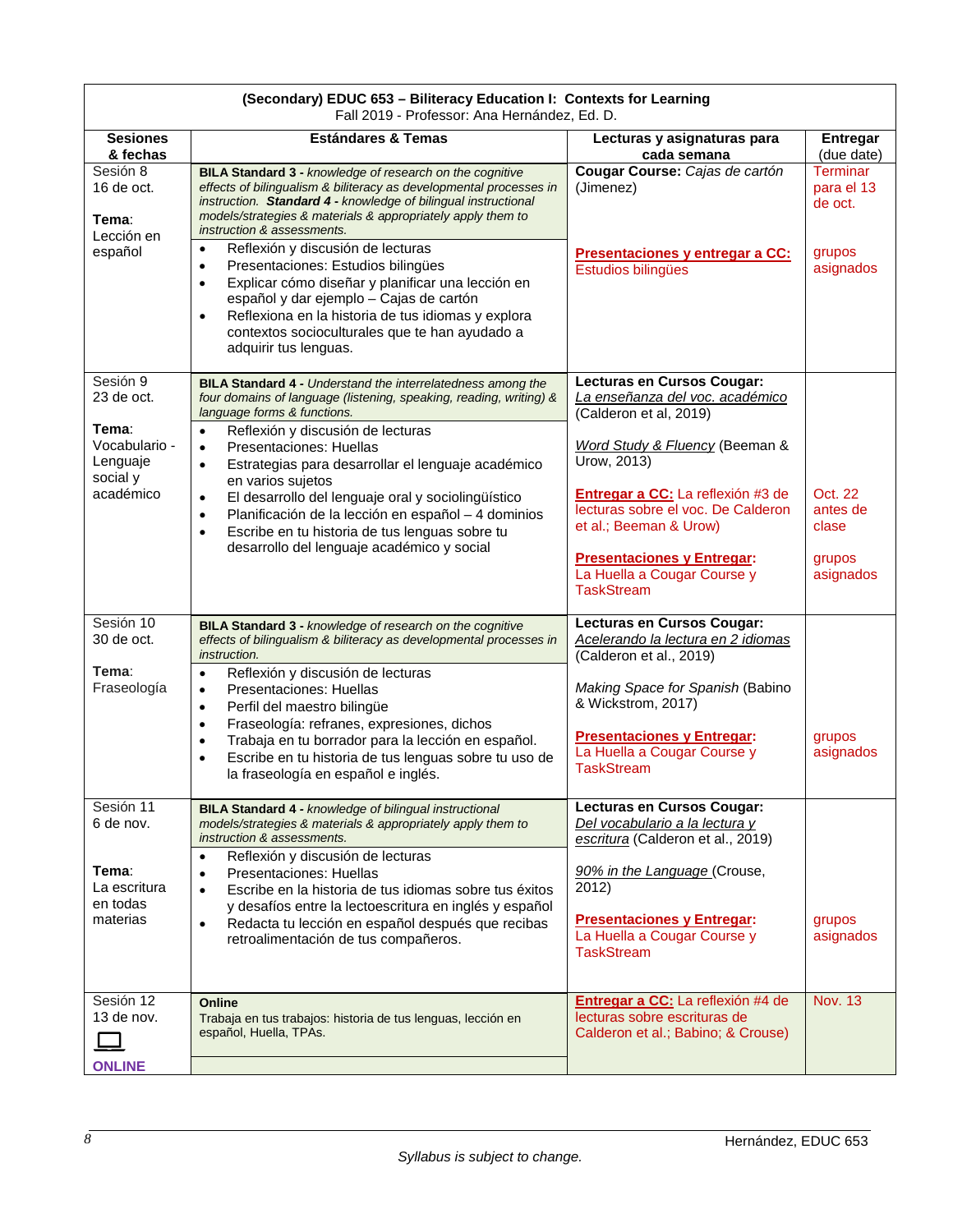| (Secondary) EDUC 653 – Biliteracy Education I: Contexts for Learning<br>Fall 2019 - Professor: Ana Hernández, Ed. D. |                                                                                                                                                                                                                                                                                                                                                                                                                                                                                                                                                                                                                                                                                                                                                                                                                                        |                                                                                                                                                                                                                                                                                                                                                                  |                                                     |  |  |
|----------------------------------------------------------------------------------------------------------------------|----------------------------------------------------------------------------------------------------------------------------------------------------------------------------------------------------------------------------------------------------------------------------------------------------------------------------------------------------------------------------------------------------------------------------------------------------------------------------------------------------------------------------------------------------------------------------------------------------------------------------------------------------------------------------------------------------------------------------------------------------------------------------------------------------------------------------------------|------------------------------------------------------------------------------------------------------------------------------------------------------------------------------------------------------------------------------------------------------------------------------------------------------------------------------------------------------------------|-----------------------------------------------------|--|--|
| <b>Sesiones</b>                                                                                                      | <b>Estándares &amp; Temas</b>                                                                                                                                                                                                                                                                                                                                                                                                                                                                                                                                                                                                                                                                                                                                                                                                          | Lecturas y asignaturas para                                                                                                                                                                                                                                                                                                                                      | Entregar                                            |  |  |
| & fechas<br>Sesión 13<br>20 de nov.<br>Tema:<br>Padres y<br>familias                                                 | <b>BILA Standard 3 - promote parental participation (learning about</b><br>school systems, assuming leadership roles & affecting policy).<br>Understanding of the family as a primary language & cultural<br>resource.<br>Reflexión y discusión de lecturas<br>$\bullet$<br>Presentaciones: Huellas<br>$\bullet$<br>Participación de los padres latinos<br>$\bullet$<br>Fundamentos de conocimientos culturales y<br>$\bullet$<br>lingüísticos de las familias<br>Equidad y advocación para nuestros estudiantes<br>$\bullet$<br>Cultivar el talento de los estudiantes latinos<br>Escribe en la historia de tus idiomas sobre los<br>$\bullet$<br>fundamentos culturales y lingüísticos de tu<br>familia/padres<br>Redacta tu lección en español después que recibas<br>$\bullet$<br>retroalimentación de tus compañeros y profesora. | cada semana<br>Lecturas en Cursos Cougar:<br>Transforming Paradigm (Olivos &<br>Ochoa, 2008)<br>Strengths & Talents of Hispanic<br>ELs (Smutny et al., 2012)<br><b>Entregar a CC:</b> El borrador de la<br>lección con los cambios de tus<br>compañero/a y tus cambios.<br><b>Presentaciones y entregar:</b><br>La Huella a Cougar Course y<br><b>TaskStream</b> | (due date)<br><b>Nov. 23</b><br>grupos<br>asignados |  |  |
| Sesión 14<br>27 de nov.                                                                                              | <b>Online - Thanksgiving Eve</b><br>Termina todos tus trabajos: historia de tus lenguas, lección en<br>español, Huella. Revisa TaskStream.                                                                                                                                                                                                                                                                                                                                                                                                                                                                                                                                                                                                                                                                                             |                                                                                                                                                                                                                                                                                                                                                                  |                                                     |  |  |
| <b>ONLINE</b>                                                                                                        |                                                                                                                                                                                                                                                                                                                                                                                                                                                                                                                                                                                                                                                                                                                                                                                                                                        |                                                                                                                                                                                                                                                                                                                                                                  |                                                     |  |  |
| Sesión 15<br>4 de dic.                                                                                               | Presentaciones de la lección en español, Huellas<br>$\bullet$<br>Compartir la historia de tus lenguas<br>$\bullet$<br>¿Qué has aprendido en el curso? ¿Qué conexiones<br>$\bullet$<br>has hecho con tu práctica docente?<br>¿Cuáles son tus próximos pasos en tu educación y<br>$\bullet$<br>enseñanza?<br>Evaluar el curso - EDUC 653<br>$\bullet$<br>Revisar TaskStream - BLA1920<br>$\bullet$<br>Celebración<br>$\bullet$                                                                                                                                                                                                                                                                                                                                                                                                           | Entregar a CC: La copia final de la<br>historia de tus lenguas a Cougar<br>Course.<br>Entregar: La copia final de la<br>lección en español y presentación<br>a Cougar Course y TaskStream.<br><b>Presentaciones y entregar:</b>                                                                                                                                  | Dec. 3<br>Dec. 3<br>grupos                          |  |  |
| <b>Examen Final</b>                                                                                                  | NO habrá un examen final para esta clase.                                                                                                                                                                                                                                                                                                                                                                                                                                                                                                                                                                                                                                                                                                                                                                                              | La Huella a Cougar Course y<br><b>TaskStream</b><br><b>Nada</b>                                                                                                                                                                                                                                                                                                  | asignados                                           |  |  |

# **(Secondary) EDUC 653 – Biliteracy Education I: Contexts for Learning**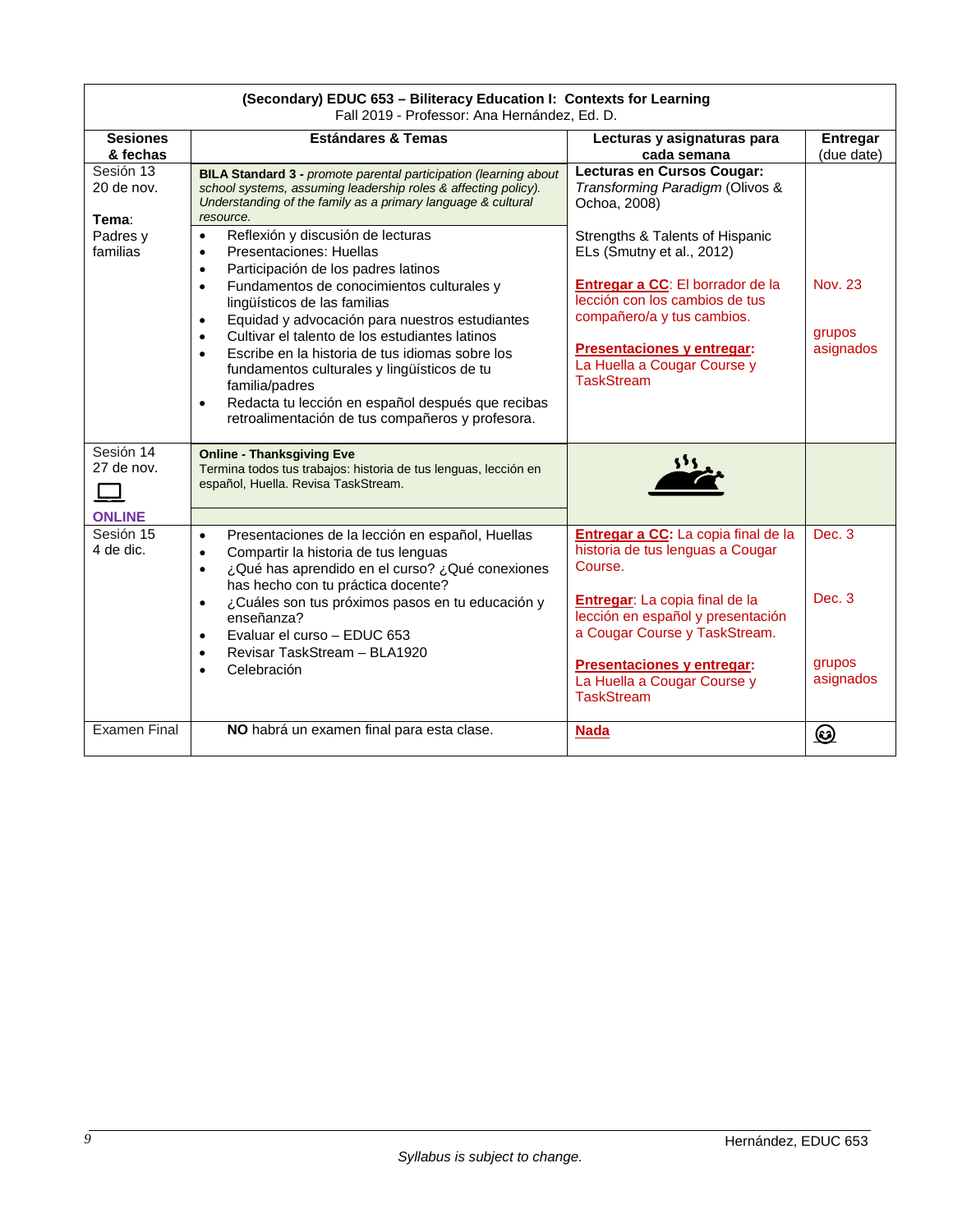# **COURSE REQUIREMENTS AND GRADED COURSE COMPONENTS**

<span id="page-10-0"></span>Teacher education is a professional preparation program. It is expected that students will come to class prepared to discuss the readings, submit required assignments, and participate in class activities. Students are expected to adhere to academic honesty and integrity, standards of dependability, confidentiality and writing achievement. Because it is important for teachers to be able to effectively communicate their ideas to students, parents, colleagues, and administrators, writing that is original, clear and error-free is a priority for the School of Education. It is expected that work will be turned in on time. Note: Professor reserves the right to change, add to, or delete any material or assignment from the course*.*

# <span id="page-10-1"></span>**Course As**

#### **signments – Asignaturas para el curso**

| $\bullet$ | Asistencia, participación y disposición profesional (discreción del instructor)<br>• 4 reflexiones de lectura (5 puntos cada una) | 10 puntos<br>20 puntos |
|-----------|-----------------------------------------------------------------------------------------------------------------------------------|------------------------|
| $\bullet$ | Análisis de un estudio sobre la educación bilingüe                                                                                | 15 puntos              |
| $\bullet$ | Huella de la comunidad                                                                                                            | 15 puntos              |
| $\bullet$ | Lección en español (borrador (5pts) y copia final (15pts)                                                                         | 20 puntos              |
|           | Historia de tus idiomas                                                                                                           | 20 puntos              |
|           |                                                                                                                                   | Total 100 puntos       |

# <span id="page-10-2"></span>**Grading Standards and Policy on Late/Missed Work**

All students are expected to participate in class activities and demonstrate reflective learning. It is important that students are well prepared for course sessions by completing the readings and assignments scheduled before the class meeting. Assignments should be typed and double-spaced. Students who wish to revise an assignment must negotiate the requirements of the revision with the instructor. It is expected that work will be turned in on time. Please discuss individual issues with the instructor. **Points will be deducted if assignments are submitted late (10% penalty per day late; no credit will be awarded if the assignment is one week late).** A minimum of a C+ is required to pass this course.

| $90 - 94$ A- |
|--------------|
| $83 - 86 B$  |
| $77 - 79$ C+ |
| $70 - 72$ C- |
|              |

This course is a graduate level course; therefore the minimal passing grade is a B-.

#### <span id="page-10-3"></span>**Final Exam Statement**

This course does not have a final exam.

#### <span id="page-10-4"></span>**School of Education/Course Attendance Policy**

Due to the dynamic and interactive nature of courses in the School of Education, all candidates (course participants) are expected to attend all classes and participate actively. At a minimum, candidates (course participants) must attend more than 80% of class time, or s/he may not receive a passing grade for the course at the discretion of the instructor. Individual instructors may adopt more stringent attendance requirements. Should the candidate (course participants) have extenuating circumstances, s/he should contact the instructor as soon as possible. *(Adopted by the COE Governance Community, December, 1997).*

For this course: Students missing more than one class session cannot earn an A or A-. Students missing more than two class sessions cannot earn a B or B+. Arriving late or leaving early by more than 20 minutes to class counts as an absence, unless you have notified the professor prior to class. Illness and emergencies are considered on a case-bycase basis for absences and tardiness. However, notifying the instructor does not constitute an excuse. All assignments must be turned in on due date even in case of an absence. Unless extenuating circumstances are made known, this is not negotiable.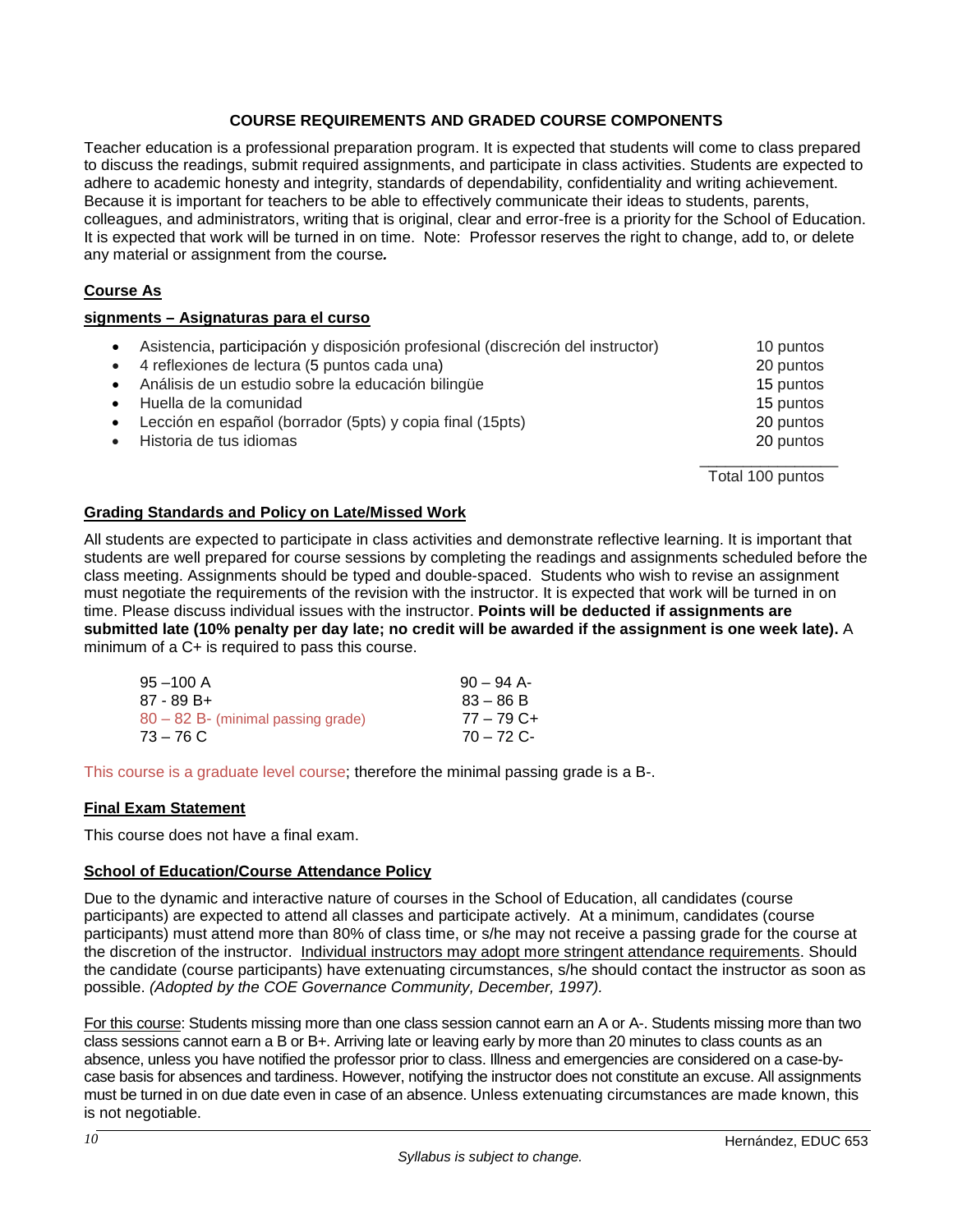# <span id="page-11-0"></span>**Policy on Late/Missed Work**

No credit will be given if you miss an in-class assignment or required presentation. If extenuating circumstances occur, the teacher candidate should contact the instructor as soon as possible to make appropriate arrangements. No credit or make-up work for missed class, work or course assignments. Be cognizant of due dates and closing of portals or links to assignments on Cougar Course.

# <span id="page-11-1"></span>**Student Collaboration Policy**

Due to the nature of the course, students will be asked to collaborate and actively interact with one another during class activities in Spanish.

# **DESCRIPTION OF ASSIGNMENTS | DESCRIPCIÓN DE ASIGNATURAS**

<span id="page-11-2"></span>Las sesiones de clase se publicarán semanalmente en la página red del curso EDUC 653 (Curso Cougar).

#### <span id="page-11-3"></span>**1. Attendance, Professional Disposition, Class Participation 10 puntos**

Asistencia, disposición profesional y participación en clase será calificada a la discreción de la profesora. Los estudiantes deben merecerse la puntuación que será proporcionada a finales del semestre. La expectativa es que van a asistir a todas las sesiones de clase preparados para participar activamente en las actividades, grupos, intercambio de ideas, diversos puntos de vista y temas relacionados con las lecturas asignadas. Por favor, consulte la Póliza de Asistencia de la Escuela de Educación | **School of Education Attendance Policy** y los requisitos de asistencia para este curso.

Los maestros acreditados son evaluados en "sus funciones y responsabilidades" por sus administradores. La puntualidad, la asistencia, la colaboración con los colegas y la profesionalidad son elementos de la evaluación. Su disposición profesional está relacionada con la forma en que se comporta en clase y el respeto mutuo. Por favor, comunique cualquier asunto de asistencia o de la disposición personal directamente con la profesora. También, mantenga un registro de su asistencia y asignaturas este semestre.

#### <span id="page-11-4"></span>**2. Four Reading Reflections 20 puntos**

Cuatro reflexiones de lectura (5 puntos cada una)

Las reflexiones sobre sus lecturas se deben entregar en las fechas indicadas en el esquema del curso. Envíen copias electrónicas de cada análisis de lectura a nuestro Curso Cougar. Las reflexiones deben incluir:

Una reflexión de las lecturas (no un resumen – ya la profesora y sus colegas han leído el texto), incluyan las conexiones que se pueden hacer entre las ideas claves que presenta el texto y la enseñanza de los estudiantes, con ejemplos específicos a la lectura sobre sus experiencias durante las observaciones o práctica clínica en las escuelas, tutorías u otras experiencias personales en diversos entornos. Conecten la lectura con ejemplos (evidencia del texto). Citen el texto o autor en sus escrituras.

Piensa en los conceptos principales y sus entendimientos del texto:

- ¿Cuáles son los métodos o estrategias que te gustaría poner en práctica? ¿Por qué?
- ¿Qué nuevas ideas surgen de las lecturas? Explica y da evidencia del texto.
- ¿Cuál es la importancia de los conceptos para un maestro/a o sus estudiantes? ¿Por qué?
- ¿Cuál es el motivo que el autor del texto presenta estas ideas? ¿Por qué?

Las reflexiones de lectura serán calificadas de acuerdo con la amplitud de la escritura, el análisis de las ideas, la comprensión de los temas, las conexiones de las lecturas con las experiencias de los candidatos, y con aspectos a la instrucción de los estudiantes en los grados K-12 que aprenden inglés como segunda lengua (English Learners / aprendices de inglés) o estudiantes bilingües en clases de español o programas de doble inmersión. Esta asignatura corresponde a TPE 3.1, Foundational TPE F2 y Bilingual Authorization Standard 3.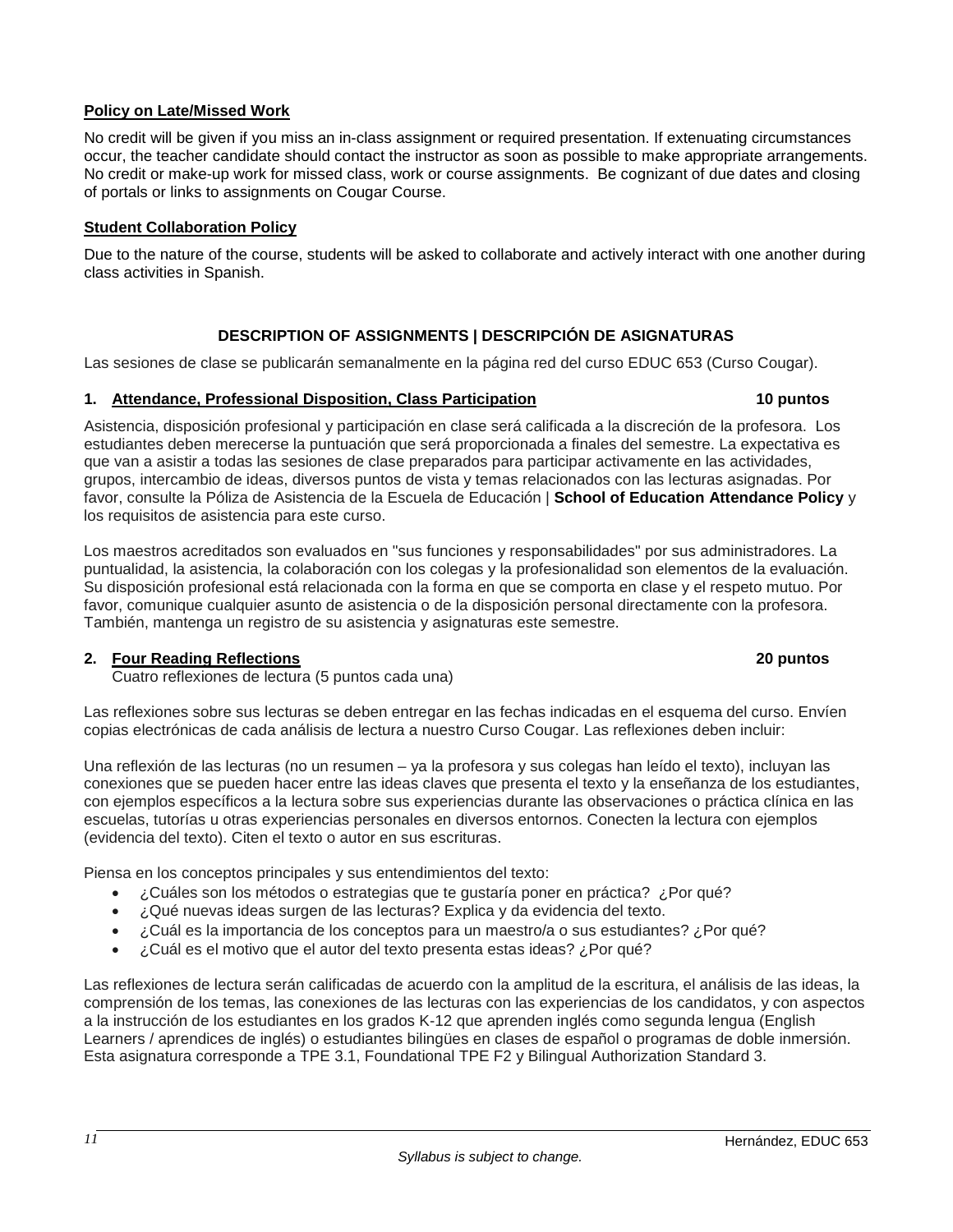| Reading Reflection - Rubric Score __________ (5 pts. each) |                                                                                                                                                                                                              |                                                                                                                                                                                                                                       |                                                                                                                                                                      |  |
|------------------------------------------------------------|--------------------------------------------------------------------------------------------------------------------------------------------------------------------------------------------------------------|---------------------------------------------------------------------------------------------------------------------------------------------------------------------------------------------------------------------------------------|----------------------------------------------------------------------------------------------------------------------------------------------------------------------|--|
| <b>Criteria</b>                                            | <b>Credit Range</b><br>Minimal or None 0-1 pts.                                                                                                                                                              | <b>Credit Range</b><br>Approaching, 2-3pts.                                                                                                                                                                                           | <b>Credit Range</b><br>Meets 4-5 pts.                                                                                                                                |  |
| <b>Analysis</b><br>2 pts.                                  | Response lacked an analysis<br>of the readings.                                                                                                                                                              | Response included a partial<br>analysis - of only one aspect<br>and/or partial article / chapter<br>of the assigned readings.                                                                                                         | Response included an<br>analysis of each aspect and/or<br>each article/chapter of the<br>assigned readings.                                                          |  |
| Insightful<br><b>Connections</b><br>2 pts.                 | No connections were made<br>between the topic(s) and the<br>candidate's experiences with<br>English learners/bilingual<br>students.                                                                          | A connection was made<br>between the topic(s) and the<br>student's experiences with<br>English learners/bilingual<br>students that did not<br>demonstrate understanding of<br>the application of the reading<br>topic(s) to practice. | Connections made between<br>the topic(s) and the student's<br>experiences with English<br>learners/bilingual students -<br>demonstrating application to<br>practice. |  |
| <b>Conventions</b><br>1 pts.                               | Paper written with various<br>errors in Spanish. Writing<br>distracted the reader's<br>comprehension. Candidate<br>followed none/limited directions<br>on how to structure and submit<br>reading reflection. | Paper written with some errors<br>in Spanish. However, writing<br>does not distract the reader's<br>comprehension. Candidate<br>followed some directions on<br>how to structure and submit<br>reading reflection.                     | Paper well written with<br>minimal errors in Spanish.<br>Candidate has followed all<br>directions on how to structure<br>and submit reading reflection.              |  |

# <span id="page-12-0"></span>**3. Bilingual / Multilingual Research Review 15 puntos**

Análisis de un estudio sobre la educación bilingüe/multilingüe

Esta tarea debe ser cumplida en parejas. Para esta tarea, cada pareja buscará y seleccionará un artículo de investigación publicado en los últimos 5 años en la educación bilingüe o multilingüe. Van a leer un artículo de un estudio y proporcionarán un resumen analítico de la investigación incluyendo como se relaciona la investigación a los programas de enseñanza bilingüe/multilingüe. El resumen incluirá 2-3 páginas escritas con una bibliografía. La puntuación incluye el resumen con la bibliografía y su presentación.

Por ejemplo, si leen un artículo sobre los resultados de algún programa bilingüe, entonces van dar ejemplos de cómo estos resultados pueden informar a las escuelas que tienen estos tipos de programas bilingüe/multilingües. Traten de conectar las ideas de la investigación a los tipos de programas que tenemos en San Diego, CA o en los EE.UU. ¿Qué nuevas ideas surgen de estos resultados para mejorar los programas de nuestra área, CA o EE.UU.?

Las parejas harán una presentación corta en clase de 10-15 minutos máximo sobre su estudio de investigación y las conexiones con las escuelas. Las presentaciones tomarán efecto durante el transcurso del semestre. Tendremos una lista con fechas para las presentaciones de las parejas. Así, todos pueden aprender de recientes investigaciones sobre la educación bilingüe/multilingüe y como aplicar los resultados para mejorar nuestros programas locales. Queremos programas bilingües/multilingües que tengan éxito para todos los estudiantes en cuanto a la enseñanza académica y la adquisición de lenguas.

**Direcciones:** Usen el formato de APA (American Psychological Association) para escribir tu resumen analítico.

- Título de la investigación:
- Fecha de la investigación:
- Nombre del investigador/es:
- Nombre del editorial de la publicación:
- Sique con...
	- 1) Una breve explicación sobre el propósito de la investigación.
	- 2) Una breve explicación de los métodos de investigación que usaron los investigadores.
	- 3) Una breve explicación de los participantes y dónde tomó lugar la investigación.
	- 4) ¿Cuáles fueron los resultados de la investigación?

5) Haz un análisis de cómo se relaciona la investigación a los programas de enseñanza bilingüe/multilingüe en nuestra comunidad, estado o nación.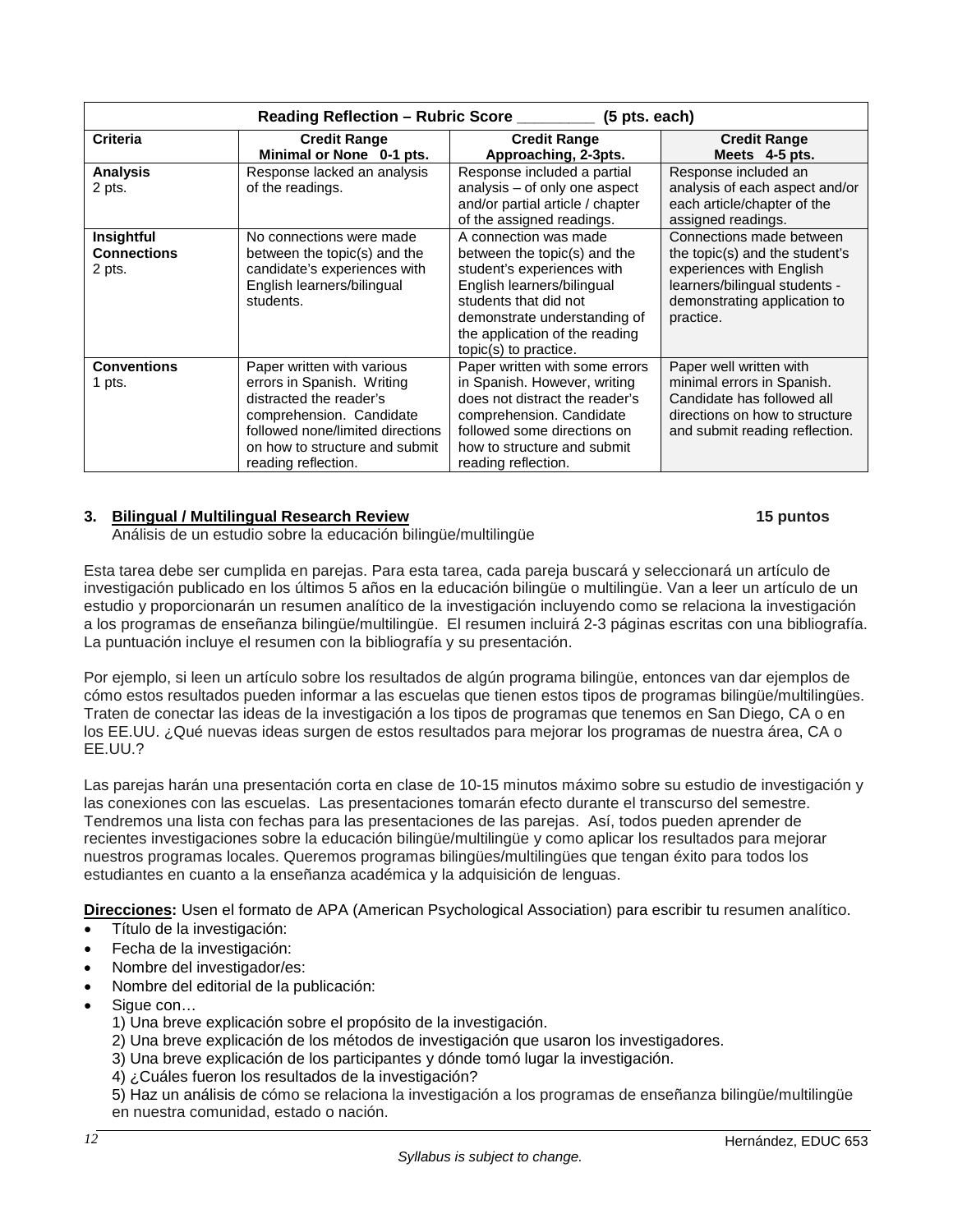6) ¿Qué nuevas ideas surgen de estos resultados para mejorar los programas que encuentran en nuestra área, CA o EE.UU.?

7) Añade citas y una bibliografía (formato APA).

Después de cada presentación, tendremos una discusión sobre el tema. Entregarán su resumen analítico y el artículo de la investigación al Curso Cougar para recibir su puntuación. Los candidatos serán evaluados por su capacidad del lenguaje español y el contenido de la información. Se usará la rúbrica de ACTFL Escalas de dominio del idioma | ACTFL Scales of Language Proficiency para la evaluación lingüística. Esta asignatura corresponde a TPE 3.1, Foundational TPE F2 y Bilingual Authorization Standard 3.

Consulten la página red de la American Psychological Association (APA) para aprender la forma correcta de escribir un manuscrito universitario con referencias y citas apropiadas para eliminar posibilidades de plagia. Vayan a [http://www.apastyle.org/elecsource.html.](http://www.apastyle.org/elecsource.html)

| Bilingual / Multilingual Research Review - Rubric Score _<br>$(15$ pts.)               |                                                                                                                                                                          |                                                                                                                                                                                             |                                                                                                                                                            |  |
|----------------------------------------------------------------------------------------|--------------------------------------------------------------------------------------------------------------------------------------------------------------------------|---------------------------------------------------------------------------------------------------------------------------------------------------------------------------------------------|------------------------------------------------------------------------------------------------------------------------------------------------------------|--|
| Criteria                                                                               | <b>Credit Range</b><br>Minimal or None 0-8 pts.                                                                                                                          | <b>Credit Range</b><br>Approaching, 9-11pts.                                                                                                                                                | <b>Credit Range</b><br>Meets 12-15 pts.                                                                                                                    |  |
| <b>Summary</b><br>5 pts.                                                               | Review did not include a<br>summary of the research<br>article. APA formatting was<br>not used. Fair presentation in<br>Spanish.                                         | Partial summary of the research.<br>Reader could not fully<br>understand the findings. APA<br>formatting was partially used.<br>Good presentation in Spanish.                               | Full summary of the research.<br>Reader can fully understand the<br>findings. APA format used<br>through the review. Excellent<br>presentation in Spanish. |  |
| <b>Analysis</b><br>5 pts.                                                              | Review did not include an<br>analysis of the research article.                                                                                                           | Partial analysis of the<br>investigation. Surface analysis of<br>the significance of the research<br>that did not show full<br>understanding of the research                                | Full analysis of the investigation.<br>Student provided an in-depth<br>analysis of the significance of the<br>research.                                    |  |
| <b>Application of</b><br>Research to a<br><b>Bilingual</b><br><b>Setting</b><br>3 pts. | Review did not include an<br>application of the research to a<br>bilingual teaching setting.                                                                             | Partial application of the research<br>to a bilingual teaching setting -<br>one partially developed example.                                                                                | Comprehensive application of the<br>research to a bilingual teaching<br>setting with well-developed<br>examples.                                           |  |
| <b>Conventions</b><br>2 pts.                                                           | Paper written with various<br>errors in Spanish. Writing<br>distracted the reader's<br>comprehension. Followed<br>none/limited directions on<br>structure and submittal. | Paper written with some errors in<br>Spanish. Writing does not distract<br>the reader's comprehension.<br>Followed some directions on how<br>to structure and submit summary<br>& analysis. | Paper well written with minimal<br>errors in Spanish. Followed all<br>directions on how to structure and<br>submit summary & analysis.                     |  |

#### <span id="page-13-0"></span>**4. Community Footprint | Huella de la comunidad 15 puntos**

(Course signature assignment – must be also uploaded to TaskStream

En grupos de 4, los candidatos investigarán el programa bilingüe ofrecido en la escuela donde llevarán a cabo su práctica clínica o enseñanza para la "Huella de la comunidad." Si ya sabes tú colocación en un ambiente bilingüe para tu práctica docente, entonces esa será la escuela y la comunidad que examinarás. Sin embargo, si todavía no sabes tú ubicación para la práctica bilingüe u otro grupo escogió la misma escuela, entonces, selecciona una escuela comunitaria para esta asignatura que ofrezca un programa bilingüe para los estudiantes/aprendices de inglés (English Learners). Busquen la plantilla para esta asignatura.

Planeen visitar el lugar para recopilar datos e información de fuentes que se pueden incluir como: entrevistas, observaciones, documentos, página web, folletos sobre el programa, vídeo/fotografías de la escuela y/o salones de clases, comunidad, recursos, etc. Con esta información los candidatos deberán presentar a los miembros de la clase una buena imagen de la escuela, el programa bilingüe y la comunidad. Esta presentación tiene objetivos múltiples: 1) para presentar la información sobre nuestras comunidades escolares y sus programas bilingües; y 2) para introducir al candidato al proceso de la investigación en acción (Action Research). Presentarán este análisis por escrito y en una presentación oral de 10-15 minutos (en español) durante las sesiones designadas. Esta asignatura corresponde a TPE 1.6, Foundational TPEs F2 & F3 y Bilingual Authorization Standard 5.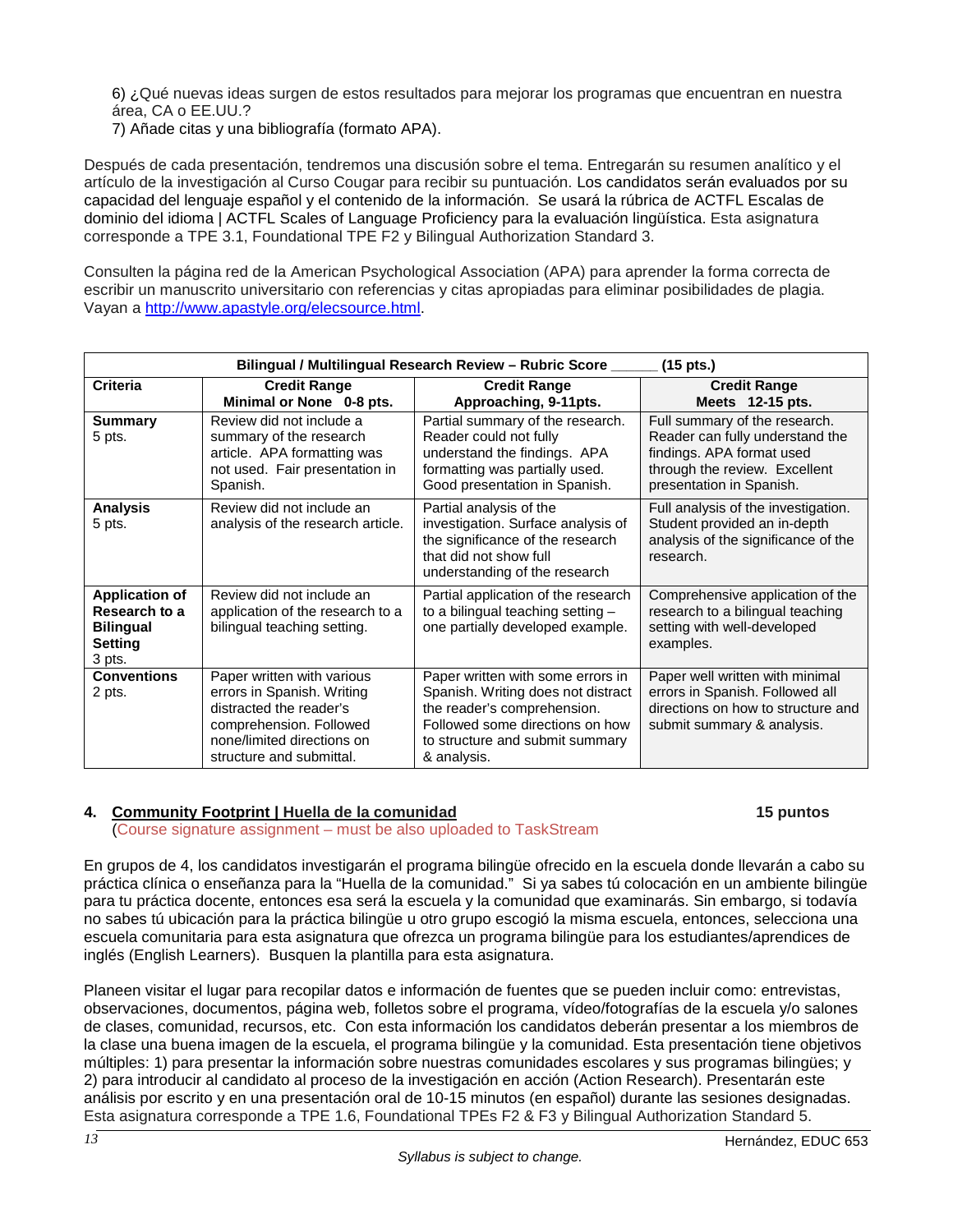El escrito y la presentación incluirá:

- 1) Introducción y conclusión
- 2) las características (demográfica)
- 3) el ambiente escolar
- 4) la certificación de los maestros
- 5) los componentes del programa bilingüe (los éxitos y limitaciones del programa académico)
- 6) la comunidad que rodea la escuela y sus recursos comunitarios
- 7) los programas para padres y familias
- 8) otros componentes interesantes de la escuela o programas

Los candidatos serán evaluados por su capacidad del lenguaje español y el contenido de la información. Se usará la rúbrica de ACTFL Escalas de dominio del idioma | ACTFL Scales of Language Proficiency para la evaluación. Más descripciones / detalles y ejemplos serán proporcionados en la clase. Esta asignatura deberá ser entregada al Curso Cougar y a TaskStream.

| <b>Community Footprint - Rubric Score</b><br>(15 pts.) |                                            |                                    |                                   |  |
|--------------------------------------------------------|--------------------------------------------|------------------------------------|-----------------------------------|--|
| <b>Criteria</b>                                        | <b>Credit Range</b><br><b>Credit Range</b> |                                    | <b>Credit Range</b>               |  |
|                                                        | Minimal or None 0-8 pts.                   | Approaching, 9-11pts.              | Meets 12-15 pts.                  |  |
| Investigation                                          | Limited overview of the school,            | Partial overview of the school,    | Cohesive overview of the          |  |
| 6 pts.                                                 | bilingual program and/or                   | bilingual program and community.   | school, bilingual program and     |  |
|                                                        | community. Reader found                    | Reader found gaps in the           | community. Reader can fully       |  |
|                                                        | various gaps in the findings.              | findings. Good presentation in     | understand the findings.          |  |
|                                                        | Fair presentation in Spanish,              | Spanish included some visuals      | Excellent presentation in         |  |
|                                                        | not all visuals & evidence                 | and some evidence from             | Spanish - various visuals and     |  |
|                                                        | included.                                  | investigation.                     | evidence from investigation.      |  |
| Analysis &                                             | Narrow investigation and                   | Partial analysis of the findings - | Full analysis of the findings $-$ |  |
| application to                                         | analysis of the findings                   | the student provided a surface     | the student provided an in-       |  |
| course                                                 | (students, teachers, program,              | analysis of the students.          | depth analysis of the students,   |  |
| learnings                                              | school, community and                      | teachers, program, school,         | teachers, program, school,        |  |
| 6 pts.                                                 | parents/families). Evidence                | community and parents/families.    | community and                     |  |
|                                                        | weak and lack of connections               | Some connections to information    | parents/families, including       |  |
|                                                        | to the course learnings on                 | learned in our course pertaining   | relevant information learned in   |  |
|                                                        | bilingual education.                       | to bilingual programs.             | our course pertaining to          |  |
|                                                        |                                            |                                    | bilingual programs.               |  |
| <b>Conventions</b>                                     | Paper or PowerPoint written                | Paper or PowerPoint written with   | Paper or PowerPoint well          |  |
| 3 pts.                                                 | with various errors in Spanish.            | some errors in Spanish. Writing    | written with minimal errors in    |  |
|                                                        | Writing distracted the reader's            | does not distract the reader's     | Spanish. Followed all directions  |  |
|                                                        | comprehension. Followed                    | comprehension. Followed some       | on how to structure and submit    |  |
|                                                        | none/limited directions on how             | directions on how to structure and | this investigation.               |  |
|                                                        | to structure and submit paper.             | submit this investigation.         |                                   |  |

#### <span id="page-14-0"></span>**5. Primary Language / Spanish Lesson Plan 20 points**

(Course signature assignment – must be also uploaded to TaskStream) Lección en el lenguaje primario/español

Solo/a o con un compañero/a tendrás que escribir y presentar una lección con el formato específico que les aportará la profesora. La lección debe incluir claramente las metodologías de alfabetización bilingüe, los métodos de enseñanza para el desarrollo del idioma español y lo que has aprendido de las lecturas del curso. La lección debe ser apropiada para el lenguaje primario (español) y debe centrarse en el desarrollo del lenguaje en las Artes del Lenguaje Español o español como lengua extrajera.

La lección debe representar los estándares en Common Core Español o Spanish Language Development (SLD) del estado de California. Los objetivos deben incluir las cuatro áreas del lenguaje (escuchar, hablar, leer, escribir). Tu lección incluirá estándares y objetivos para la enseñanza del lenguaje, un plan de evaluación y estrategias de enseñanza que se basan al nivel de la competencia lingüística de los estudiantes. La lección debe incluir cualquier transferencia de habilidades lingüísticas que faciliten el desarrollo del lenguaje. La lección debe apoyar la diferenciación de la enseñanza, las estrategias de andamios y la interacción de los estudiantes. La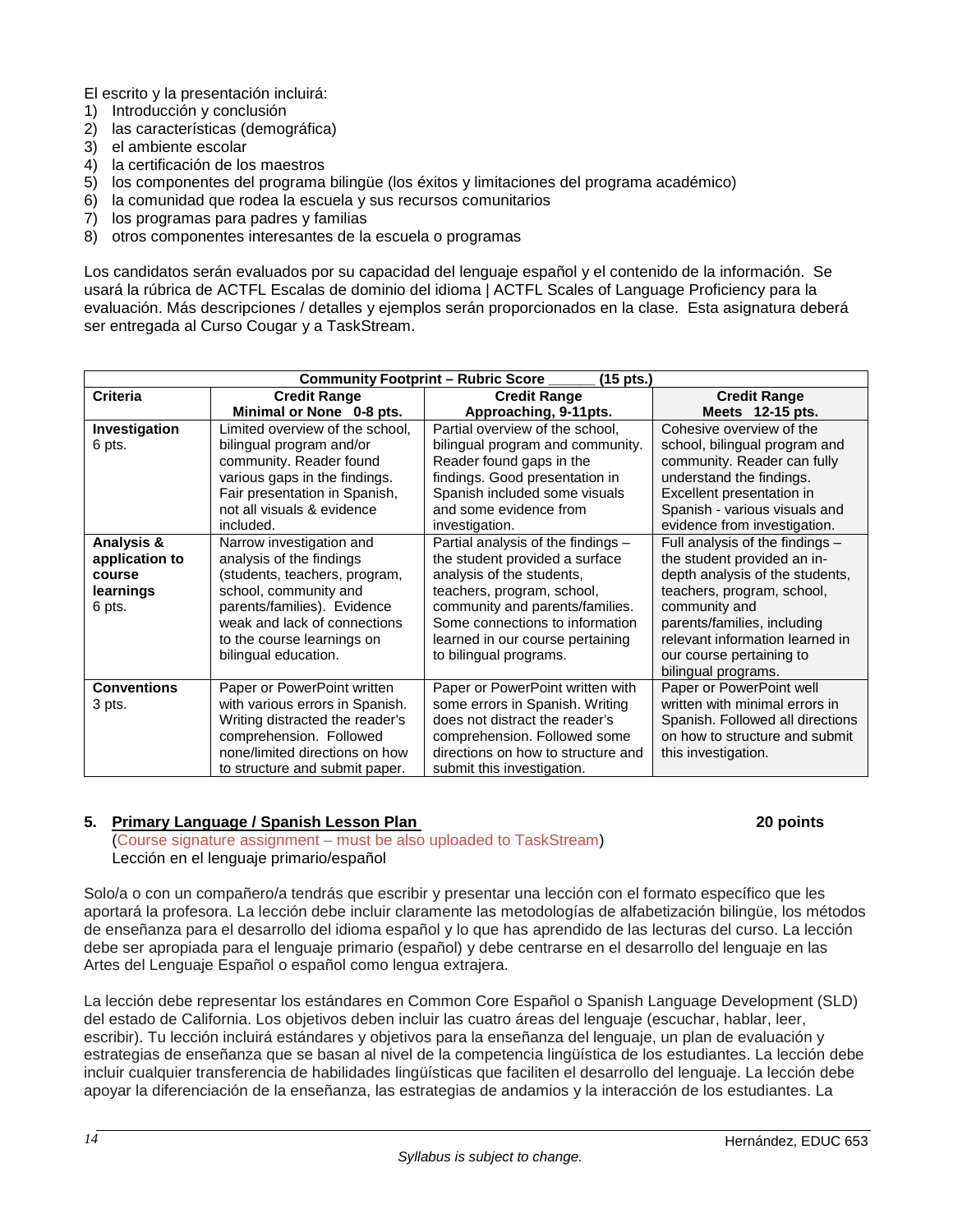lección debe incluir a los estudiantes con dificultades de aprendizaje, al igual que estudiantes que son dotados y talentosos.

Ejemplos de lecciones y una plantilla para la lección se presentarán en clase. Más información se dará en clase. **Esta asignatura deberá ser entregada al Curso Cougar y al portafolio de TaskStream**. Esta asignatura corresponde a TPEs 1.6, 3.1, 3.5, 5.7, Foundational TPEs F2 & F3 y Bilingual Authorization Standard 3.

| Spanish Lesson Plan & Presentation - Rubric Score ____<br>(20 points)                                                                        |                                                                                                                                                                                                                                                                                                                                                                   |                                                                                                                                                                                                                                                                                                                                                                   |                                                                                                                                                                                                                                                                                                                            |
|----------------------------------------------------------------------------------------------------------------------------------------------|-------------------------------------------------------------------------------------------------------------------------------------------------------------------------------------------------------------------------------------------------------------------------------------------------------------------------------------------------------------------|-------------------------------------------------------------------------------------------------------------------------------------------------------------------------------------------------------------------------------------------------------------------------------------------------------------------------------------------------------------------|----------------------------------------------------------------------------------------------------------------------------------------------------------------------------------------------------------------------------------------------------------------------------------------------------------------------------|
| <b>Criteria</b>                                                                                                                              | <b>Credit Range</b><br>Minimal or None 0-10 pts.                                                                                                                                                                                                                                                                                                                  | <b>Credit Range</b><br>Approaching, 11-17pts.                                                                                                                                                                                                                                                                                                                     | <b>Credit Range</b><br>Meets 18-20 pts.                                                                                                                                                                                                                                                                                    |
| <b>Lesson meets</b><br>pedagogical<br>theories,<br>principles,<br>&<br>instructional<br>practices in<br>teaching<br><b>Spanish</b><br>5 pts. | Applies few pedagogical<br>theories, principles, &<br>instructional practices for<br>comprehensive instruction in<br>Spanish that is limited to TPEs<br>and standards. Format limited<br>or absent in addressing all<br>components in lesson. Lacked<br>objectives that addressed the<br>four domains of listening,<br>speaking, reading and writing.             | Applies some pedagogical<br>theories, principles, &<br>instructional practices for<br>comprehensive instruction in<br>Spanish to TPEs and standards.<br>Format partially / inconsistently<br>addressed all components in<br>lesson. Some objectives<br>addressed the four domains of<br>listening, speaking, reading and<br>writing.                              | Applies pedagogical theories,<br>principles, & instructional<br>practices for comprehensive<br>instruction in Spanish that is<br>fully aligned to TPEs and<br>standards. Format clearly<br>addressed all components in<br>lesson. Objectives addressed<br>the four domains of listening,<br>speaking, reading and writing. |
| Lesson<br>grounded in<br>research-<br>based<br>practices<br>5 pts.                                                                           | <b>Limited instructional strategies</b><br>grounded in research-based<br>practices & equitable outcomes<br>for all students from different<br>linguistic, cultural, and academic<br>backgrounds. Scant or<br>inappropriate in some or all of<br>the following: scaffolding,<br>differentiation, transference of<br>skills, student engagement and<br>interaction. | Some instructional strategies<br>grounded in research-based<br>practices and provided equitable<br>outcomes for all students from<br>different linguistic, cultural, and<br>academic backgrounds.<br><b>Inconsistent</b> with some or all of<br>the following: scaffolding,<br>differentiation, transference of<br>skills, student engagement and<br>interaction. | Instructional strategies<br>grounded in research-based<br>practices and provided<br>equitable outcomes for all<br>students from different<br>linguistic, cultural, and<br>academic backgrounds.<br>Lesson included: scaffolding,<br>differentiation, transference of<br>skills, student engagement and<br>interaction.     |
| Lesson<br>includes<br>appropriate<br>assessments<br>4 pts.                                                                                   | Lacked assessments aligned to<br>content and language objectives.                                                                                                                                                                                                                                                                                                 | Included some assessments<br>aligned to content and language<br>objectives.                                                                                                                                                                                                                                                                                       | Included appropriate<br>assessments aligned to content<br>and language objectives.                                                                                                                                                                                                                                         |
| <b>Lesson draft</b><br>and final<br>copies<br>&<br><b>Conventions</b><br>6 pts.                                                              | Did not follow directions on how<br>to structure and/or submit lesson<br>plan. Lack of participation in<br>lesson preparation & planning.<br>Lesson written and presented in<br>class with <b>various</b> errors in<br>Spanish that distract the reader's<br>or listener's comprehension. Did<br>not submit a draft of lesson<br>prior to final copy.             | Followed some directions on how<br>to structure and/or submit lesson<br>plan. Partial or full participation<br>in lesson preparation & planning.<br>Lesson written and presented in<br>class with some errors in<br>Spanish. Errors do not distract<br>the reader's or listener's<br>comprehension. Submitted a<br>draft of lesson prior to final<br>copy.        | Followed all directions on how<br>to structure and submit lesson<br>plan. Full participation in<br>lesson preparation & planning.<br>Lesson well written and<br>presented in class with minimal<br>errors in Spanish.<br>Submitted a draft of lesson<br>prior to final copy.                                               |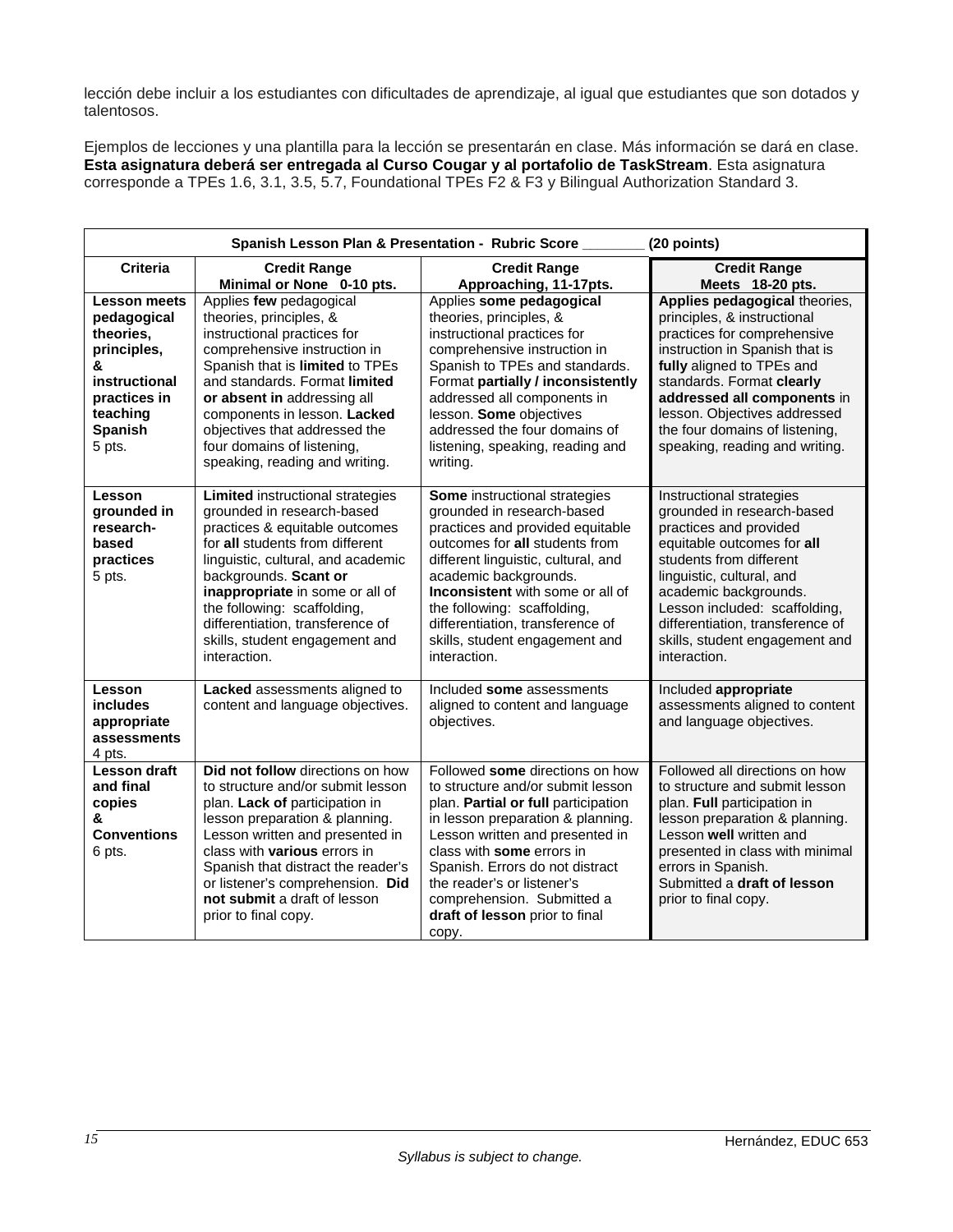#### <span id="page-16-0"></span>**6. History of My Languages: Examining first and second language learning 20 puntos**

La historia de tus idiomas: Examinando tu primera y segunda lengua de aprendizaje

QUOTE: "In order to learn to teach in a society that is increasingly culturally and linguistically diverse, prospective teachers . . . need opportunities to examine much of what is usually unexamined in the tightly braided relationships of language, culture, and power in schools and schooling. This kind of examination inevitably begins with our own histories as human beings and as educators--our own cultural, racial, and linguistic backgrounds and our own experiences as raced, classed, and gendered children, parents, and teachers in the world. It also includes a close look at the tacit assumptions we make about the motivations and behaviors of other children, other parents, and other teachers and about the pedagogies we deem most appropriate for learners who are like us and who are not like us" Cochran-Smith (1993) in *Color blindness and basket making are not the answers: Confronting the dilemmas of race, culture, and language diversity in teacher education.* 

Para esta tarea van a escribir un ensayo narrativo sobre el aprendizaje de sus idiomas que describe las experiencias que han marcado su adquisición de lenguas, al igual que las actitudes y las creencias que ustedes tengan acerca del aprendizaje de idiomas y el uso de cada lengua. Reflexionen sobre sus propias experiencias y la manera en que han aprendido sus idiomas y como se han desarrollado por medio de sus propias circunstancias. Es la intención de esta tarea de explorar acerca de sí mismo su "identidad lingüística" como estudiante, como maestro y como un individuo bilingüe/bicultural. Empezaremos los ensayos el primer día de clase y examinaremos nuestras identidades en varias ocasiones durante las sesiones. Entregaremos la copia final el último día de clases, así iremos escribiendo este ensayo poco a poco cada semana. Más información y ejemplos se proporcionarán en clase. Esta asignatura corresponde a TPE 6.2 y Bilingual Authorization Standards 3 & 4.

- Incluyan ejemplos específicos de eventos o situaciones que expliquen sus puntos de vista.
- Asegúrense de situar sus ejemplos en el contexto de sus creencias de la escolarización y la educación que recibieron durante sus vidas.
- Hagan referencia a las lecturas de la clase y/o las investigaciones que han hecho en otras asignaturas, también pueden incluir discusiones de la clase.

| History of My Languages - Rubric Score<br>(10 pts.) |                               |                                  |                                       |  |
|-----------------------------------------------------|-------------------------------|----------------------------------|---------------------------------------|--|
| <b>Criteria</b>                                     | <b>Credit Range</b>           | <b>Credit Range</b>              | <b>Credit Range</b>                   |  |
|                                                     | Minimal or None 0-10 pts.     | Approaching, 11-17pts.           | Meets 18-20 pts.                      |  |
| <b>Content of</b>                                   | Autobiography lacks           | Autobiography is adequate and    | Autobiography is excellent and        |  |
| writing                                             | description of the linguistic | describes some of the linguistic | clearly describes the linguistic      |  |
| 6 pts.                                              | history of the candidate, may | history of the candidate,        | history of the candidate, including   |  |
|                                                     | be limited in describing the  | including development of L1 and  | development of L1 and L2              |  |
|                                                     | development of L1 and L2.     | L2 throughout his/her life.      | throughout his/her life.              |  |
| <b>Context for</b>                                  | Autobiography lacks           | Autobiography describes          | Autobiography clearly describes       |  |
| learning                                            | relationship to schooling,    | relationship to schooling,       | relationship to schooling, education, |  |
| 6 pts.                                              | education, and home           | education, and home              | and home environment in a cogent      |  |
|                                                     | environment.                  | environment adequately in some   | manner that is interwoven             |  |
|                                                     |                               | aspects of the narrative.        | throughout the narrative.             |  |
| Evidence of                                         | Autobiography lacks           | Autobiography incorporates       | Autobiography clearly incorporates    |  |
| course                                              | connections of readings,      | some connections of readings,    | connections of readings, research,    |  |
| learnings                                           | research, and discussions in  | research, and discussions in the | & discussions. Carefully              |  |
| 5 pts.                                              | the narrative.                | narrative.                       | considered class topics to shape      |  |
|                                                     |                               |                                  | essence of the narrative and          |  |
|                                                     |                               |                                  | references to the readings.           |  |
| <b>Conventions</b>                                  | Paper written and orally      | Paper written and orally         | Paper well written and orally         |  |
| 3 pts.                                              | presented in class with       | presented in class with some     | presented in class with minimal       |  |
|                                                     | various errors in Spanish.    | errors in Spanish. Writing does  | errors in Spanish. Followed all       |  |
|                                                     | Writing distracted the        | not distract the reader's or     | directions on how to structure and    |  |
|                                                     | reader's and listener's       | listener's comprehension.        | submit narrative.                     |  |
|                                                     | comprehension. Followed       | Followed some directions on      |                                       |  |
|                                                     | none/limited directions on    | how to structure and submit      |                                       |  |
|                                                     | structure and submittal.      | narrative.                       |                                       |  |

• Tendrán un máximo de 10 minutos para su presentación.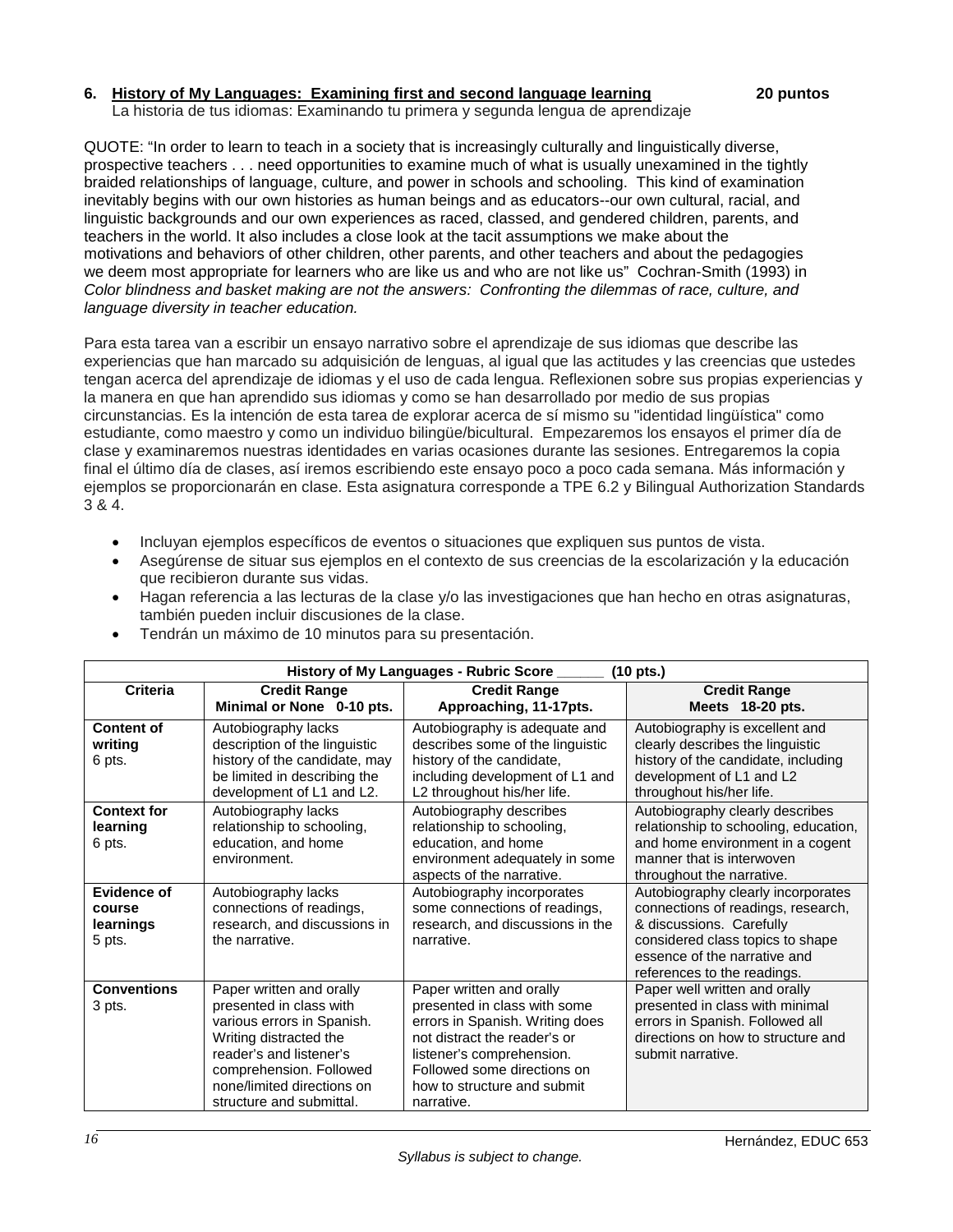This scale will be used to rate your proficiency in Spanish.

# **American Council for the Teaching of Foreign Language (ACTFL) Scales of Language Proficiency (2012)**

| Language                   | <b>ACTFL</b>                                                                                                                                                                                                                                                                                                                                                                                                                                                                                                  | <b>ACTFL</b>                                                                                                                                                                                                                                                                                                                                                                                                                                                                                                                                      | <b>ACTFL</b>                                                                                                                                                                                                                                                                                                                                                                                                                                                                                                                                                                                                                                 | <b>ACTFL</b>                                                                                                                                                                                                                                                                                                                                                                                                                                                                                                                                                                                                                                                           |
|----------------------------|---------------------------------------------------------------------------------------------------------------------------------------------------------------------------------------------------------------------------------------------------------------------------------------------------------------------------------------------------------------------------------------------------------------------------------------------------------------------------------------------------------------|---------------------------------------------------------------------------------------------------------------------------------------------------------------------------------------------------------------------------------------------------------------------------------------------------------------------------------------------------------------------------------------------------------------------------------------------------------------------------------------------------------------------------------------------------|----------------------------------------------------------------------------------------------------------------------------------------------------------------------------------------------------------------------------------------------------------------------------------------------------------------------------------------------------------------------------------------------------------------------------------------------------------------------------------------------------------------------------------------------------------------------------------------------------------------------------------------------|------------------------------------------------------------------------------------------------------------------------------------------------------------------------------------------------------------------------------------------------------------------------------------------------------------------------------------------------------------------------------------------------------------------------------------------------------------------------------------------------------------------------------------------------------------------------------------------------------------------------------------------------------------------------|
|                            |                                                                                                                                                                                                                                                                                                                                                                                                                                                                                                               |                                                                                                                                                                                                                                                                                                                                                                                                                                                                                                                                                   |                                                                                                                                                                                                                                                                                                                                                                                                                                                                                                                                                                                                                                              |                                                                                                                                                                                                                                                                                                                                                                                                                                                                                                                                                                                                                                                                        |
| <b>Skills</b><br>Listening | <b>Advanced Low</b><br>Understand short<br>conventional narrative<br>& descriptive texts<br>with a clear<br>underlying structure<br>though their<br>comprehension may<br>be uneven.<br>Understands the main<br>facts & some<br>supporting details.<br>Comprehension may<br>often derive primarily<br>from situational &<br>subject-matter<br>knowledge.                                                                                                                                                       | <b>Advanced Mid</b><br>Understand<br>conventional narrative &<br>descriptive texts, such<br>as expanded<br>descriptions of persons,<br>places, and things, &<br>narrations about past,<br>present, & future<br>events. Speech is<br>predominantly in<br>familiar target-language<br>patterns. Understand<br>main facts & many<br>supporting details.<br>Comprehension derives<br>not only from situational<br>& subject-matter<br>knowledge, but also<br>from an increasing<br>overall facility with the<br>language itself.                      | <b>Advanced High</b><br>Understand, with ease<br>and confidence,<br>conventional narrative &<br>descriptive texts of any<br>length as well as complex<br>oral factual material such<br>as summaries or reports.<br>Able to follow essential<br>points of more complex/<br>argumentative. Able to<br>derive meaning from texts<br>that deal with unfamiliar<br>topics or situations.<br>Comprehend facts<br>presented in oral<br>discourse & are often able<br>to recognize speaker-<br>intended inferences.<br>Nevertheless, there are<br>likely to be gaps in<br>comprehension of<br>complex texts dealing with<br>abstract issues that are | <b>Superior</b><br>Understand speech in a<br>standard dialect on a wide<br>range of familiar & less<br>familiar topics. Follow<br>linguistically complex<br>extended discourse in<br>academic & professional<br>settings. Comprehension<br>comes from a command of<br>the language that is<br>supported by a broad voc,<br>an understanding of more<br>complex structures &<br>linguistic experiences within<br>the target culture.<br>Understand not only what is<br>said, but sometimes what is<br>left unsaid by making<br>inferences. Understand<br>speech that typically uses<br>precise, specialized voc. &<br>complex grammatical<br>structures appropriate for |
|                            |                                                                                                                                                                                                                                                                                                                                                                                                                                                                                                               |                                                                                                                                                                                                                                                                                                                                                                                                                                                                                                                                                   | typically understood by<br>Superior-level listeners.                                                                                                                                                                                                                                                                                                                                                                                                                                                                                                                                                                                         | academic & professional<br>audiences that contain<br>cultural references.                                                                                                                                                                                                                                                                                                                                                                                                                                                                                                                                                                                              |
| <b>Speaking</b>            | Participate in most<br>informal & some<br>formal conversations.<br>Narrate & describe<br>past, present, &<br>future in paragraph-<br>length. Combine<br>sentences. Use of<br>false cognates, literal<br>translations.<br>Discourse marked by<br>an irregular flow, and<br>noticeable self-<br>correction with certain<br>grammatical<br>roughness, but task is<br>sustained. Voc. lacks<br>specificity. Use of<br>rephrasing and<br>circumlocution.<br>Messages without<br>misrepresentation or<br>confusion. | Handle with confidence<br>a large number of<br>communicative tasks.<br>Participate actively in<br>most informal and some<br>formal exchanges on a<br>variety topics. Narrate<br>and describe in past,<br>present, and future with<br>supporting facts in<br>connected, paragraph-<br>length discourse.<br>Circumlocution or<br>rephrasing are often<br>employed with<br>substantial flow. Voc. is<br>fairly extensive although<br>primarily generic in<br>nature, except in the<br>case of a particular area<br>of specialization or<br>interest. | Perform tasks with<br>linguistic ease, confidence<br>& competence.<br>Consistently able to<br>explain in detail & narrate<br>fully & accurately in all<br>time frames, but cannot<br>sustain performance at<br>that level across a variety<br>of topics. Patterns of error<br>appear. Can discuss<br>some topics abstractly.<br>Compensate for an<br>imperfect grasp of some<br>forms or limitations in voc.<br>by use of communicative<br>strategies, (paraphrasing,<br>circumlocution, &<br>illustration). Use precise<br>voc & intonation to<br>express meaning & often<br>show great fluency & ease<br>of speech.                        | Communicate with accuracy<br>& fluency. Participate<br>effectively in conversations<br>on a variety of topics in<br>formal and informal settings.<br>Use extended discourse<br>without unnaturally lengthy<br>hesitation to make their<br>point. They employ a variety<br>of interactive and discourse<br>strategies, such as turn-<br>taking & separating main<br>ideas from supporting<br>information through the use<br>of syntactic, lexical, and<br>phonetic devices.<br>Demonstrate no pattern of<br>error in the use of basic<br>structures, although they<br>may make sporadic errors.                                                                         |
| Reading                    | Understand<br>conventional narrative<br>and descriptive texts<br>though their<br>comprehension may<br>be uneven. Texts                                                                                                                                                                                                                                                                                                                                                                                        | Understand<br>conventional narrative &<br>descriptive texts, Texts<br>reflect the standard<br>linguistic conventions of<br>the written form of the                                                                                                                                                                                                                                                                                                                                                                                                | Understand, fully & with<br>ease, conventional<br>narrative & descriptive<br>texts of any length as well<br>as more complex factual<br>material. Able to follow                                                                                                                                                                                                                                                                                                                                                                                                                                                                              | Understand texts from many<br>genres dealing with a wide<br>range of subjects, both<br>familiar and unfamiliar.<br>Comprehension is no longer<br>limited to the reader's                                                                                                                                                                                                                                                                                                                                                                                                                                                                                               |
|                            | predominantly contain<br>high-frequency voc                                                                                                                                                                                                                                                                                                                                                                                                                                                                   | language in such a way<br>that readers can predict                                                                                                                                                                                                                                                                                                                                                                                                                                                                                                | some essential points of<br>argumentative texts in                                                                                                                                                                                                                                                                                                                                                                                                                                                                                                                                                                                           | familiarity with subject<br>matter, but also comes from                                                                                                                                                                                                                                                                                                                                                                                                                                                                                                                                                                                                                |

Hernández, EDUC 653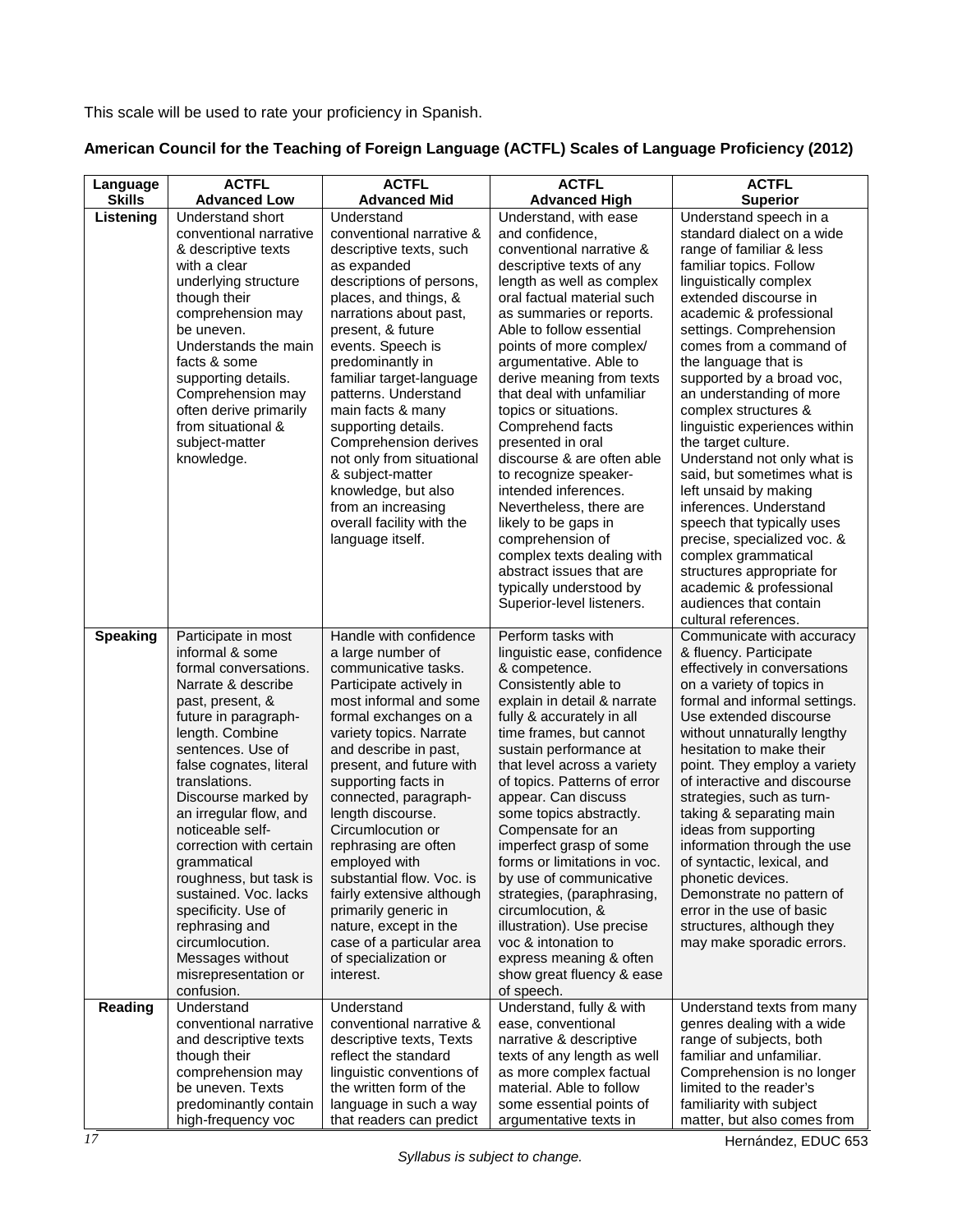|         | and structures.<br>Readers understand<br>the main ideas, &<br>some supporting<br>details.<br>Comprehension may<br>often derive primarily<br>from situational and<br>subject-matter<br>knowledge. Will be<br>challenged to<br>comprehend more<br>complex texts.                                                                                                                                                                                                                                                                                                                                                                                                                                                                                                                                                      | what they are going to<br>read. Readers<br>understand the main<br>ideas, facts, and many<br>supporting details.<br>Comprehension derives<br>not only from situational<br>and subject-matter<br>knowledge but also<br>from knowledge of the<br>language itself. Readers<br>may derive some<br>meaning from texts that<br>are structurally and/or<br>conceptually more<br>complex.                                                                                                                                                                                                                                                                                                                                                                                                                                                                                                                                    | areas of special interest or<br>knowledge. Able to<br>understand parts of texts<br>that deal with unfamiliar<br>topics or situations. Able<br>to go beyond<br>comprehension of the<br>facts & recognize<br>inferences. Emerging<br>awareness of literary<br>styles permits<br>comprehension of a wide<br>variety of texts.<br>Misunderstandings may<br>occur when reading is<br>structurally / conceptually<br>more complex.                                                                                                                                                                                                                                                                                                                                                                                                                                                                                                                                                                                                                                             | a command of the language<br>that is supported by a broad<br>voc, an understanding of<br>complex structures and<br>knowledge of the target<br>culture. Draw inferences<br>from textual and<br>extralinguistic clues. Use<br>precise, often specialized<br>voc & complex grammatical<br>structures in academic and<br>professional reading with<br>cultural references.                                                                                                                                                                                                                                                                                                                                                                                                                                                                                                                                                                                                                                                                                                                                                   |
|---------|---------------------------------------------------------------------------------------------------------------------------------------------------------------------------------------------------------------------------------------------------------------------------------------------------------------------------------------------------------------------------------------------------------------------------------------------------------------------------------------------------------------------------------------------------------------------------------------------------------------------------------------------------------------------------------------------------------------------------------------------------------------------------------------------------------------------|---------------------------------------------------------------------------------------------------------------------------------------------------------------------------------------------------------------------------------------------------------------------------------------------------------------------------------------------------------------------------------------------------------------------------------------------------------------------------------------------------------------------------------------------------------------------------------------------------------------------------------------------------------------------------------------------------------------------------------------------------------------------------------------------------------------------------------------------------------------------------------------------------------------------|--------------------------------------------------------------------------------------------------------------------------------------------------------------------------------------------------------------------------------------------------------------------------------------------------------------------------------------------------------------------------------------------------------------------------------------------------------------------------------------------------------------------------------------------------------------------------------------------------------------------------------------------------------------------------------------------------------------------------------------------------------------------------------------------------------------------------------------------------------------------------------------------------------------------------------------------------------------------------------------------------------------------------------------------------------------------------|--------------------------------------------------------------------------------------------------------------------------------------------------------------------------------------------------------------------------------------------------------------------------------------------------------------------------------------------------------------------------------------------------------------------------------------------------------------------------------------------------------------------------------------------------------------------------------------------------------------------------------------------------------------------------------------------------------------------------------------------------------------------------------------------------------------------------------------------------------------------------------------------------------------------------------------------------------------------------------------------------------------------------------------------------------------------------------------------------------------------------|
| Writing | Meet basic work &<br>academic writing<br>needs. Demonstrate<br>ability to narrate &<br>describe in major time<br>frames with some<br>control. Compose<br>simple summaries on<br>familiar topics. Able to<br>combine sentences<br>into texts of<br>paragraph<br>length/structure. Their<br>writing, while<br>adequate, may not be<br>substantive. Writers<br>demonstrate ability to<br>incorporate a limited<br>number of cohesive<br>devices, & may resort<br>to some redundancy<br>& awkward repetition.<br>They rely on patterns<br>of oral discourse &<br>writing style of their<br>first language. These<br>writers demonstrate<br>minimal control of<br>common structures<br>and voc. When<br>attempting to perform<br>functions at the<br>Superior level, their<br>writing will deteriorate<br>significantly. | Meet a range of work &<br>academic writing needs.<br>Demonstrate ability to<br>narrate and describe<br>with detail in all major<br>time frames with good<br>control. Able to write<br>straightforward<br>summaries on topics of<br>general interest. Exhibit<br>a variety of cohesive<br>devices in texts up to<br>several paragraphs in<br>length. Good control of<br>the most frequently<br>used target-language<br>syntactic structures &<br>range of general voc.<br>Most often, thoughts are<br>expressed clearly and<br>supported by some<br>elaboration.<br>Incorporates<br>organizational features<br>both of the target<br>language and the<br>writer's first language<br>and may at times<br>resemble oral<br>discourse. When called<br>on to perform functions<br>or to treat issues at the<br>Superior level, writers<br>will manifest a decline in<br>the quality and/or<br>quantity of their writing. | Write about a variety of<br>topics with significant<br>precision & detail. Handle<br>informal and formal<br>correspondence according<br>to appropriate<br>conventions. Write<br>summaries & reports of a<br>factual nature. Write<br>extensively about topics<br>relating to particular<br>interests and special<br>areas of competence,<br>although their writing<br>tends to emphasize the<br>concrete aspects of such<br>topics. Narrate & describe<br>in the major time frames,<br>with solid control.<br>Demonstrate ability to<br>handle writing tasks<br>associated with the<br>Superior level, such as<br>developing arguments and<br>constructing hypotheses,<br>but are not able to do this<br>all of the time; they cannot<br>produce Superior-level<br>writing consistently across<br>a variety of topics treated<br>abstractly. Good control of<br>a range of grammatical<br>structures & a fairly wide<br>general voc. Show<br>remarkable ease of<br>expression, but under the<br>demands of Superior-level<br>writing tasks, patterns of<br>error appear. | Produce most kinds of<br>formal & informal<br>correspondence, in-depth<br>summaries, reports, and<br>research papers on a variety<br>of topics, moves beyond the<br>concrete to the abstract.<br>Explain complex matters, &<br>support opinions by<br>developing cogent<br>arguments and hypotheses.<br>Topic is enhanced by the<br>effective use of structure,<br>lexicon, & writing protocols.<br>Organize & prioritize ideas<br>to convey to the reader what<br>is significant. Ideas are<br>consistently clear, due to<br>organizational &<br>development (e.g., cause<br>and effect, comparison,<br>chronology). Write series of<br>paragraphs but can extend<br>to a number of pages.<br>Demonstrate a high degree<br>grammar and syntax, &<br>specialized/professional voc,<br>of spelling, cohesive<br>devices, and punctuation.<br>Voc is precise & varied.<br>Writers demonstrate no<br>pattern of error; however,<br>occasional errors may<br>occur, particularly in low-<br>frequency structures. When<br>present, these errors do not<br>interfere with<br>comprehension, or distract<br>the native reader. |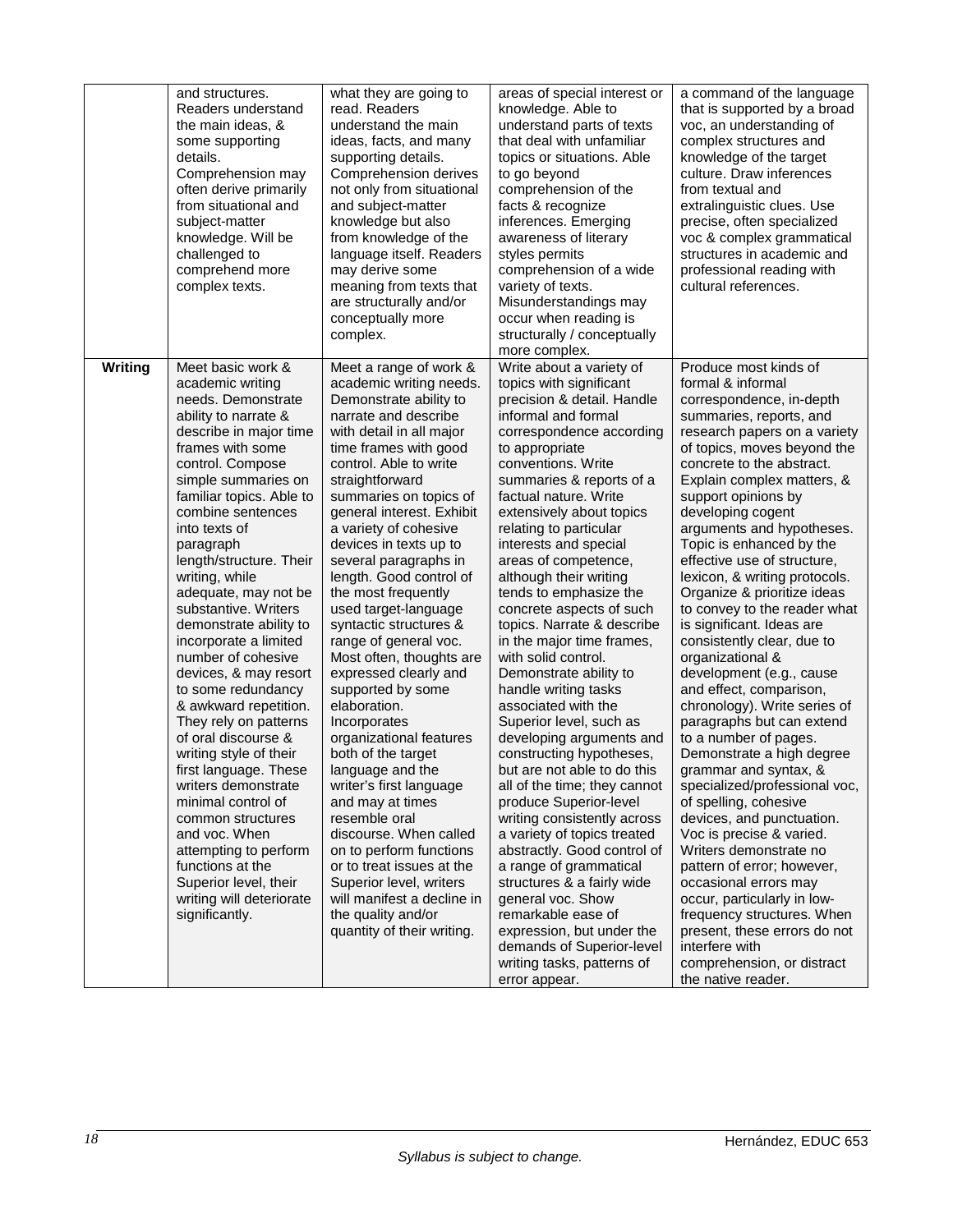| Name:<br>____ |  |
|---------------|--|
|               |  |

# **Your Recordkeeping / Checklist for assignments in EDUC 653, Dr. Hernández**

| <b>Assignments</b>                       | <b>Possible</b> | <b>Points Earned</b> | <b>Upload assignment</b> |
|------------------------------------------|-----------------|----------------------|--------------------------|
|                                          | <b>Points</b>   |                      | to                       |
| Attendance, Attention, Preparation,      | 10 points       | Professor's          | N/A                      |
| Participation (f2f & online) & Personal  |                 | discretion at end    |                          |
| <b>Disposition</b>                       |                 | of semester          |                          |
| Reading Response 1                       | 5 points        |                      | Cougar Course            |
| Reading Response 2                       | 5 points        |                      | Cougar Course            |
| Reading Response 3                       | 5 points        |                      | Cougar Course            |
| Reading Response 4                       | 5 points        |                      | <b>Cougar Course</b>     |
| Bilingual / Multilingual Research Review | 15 points       |                      | <b>Cougar Course</b>     |
| <b>Community Footprint</b>               | 15 points       |                      | Cougar Course and        |
| (course signature assignment)            |                 |                      | <b>Taskstream</b>        |
| Primary Language (Spanish) Lesson Plan   | 20 points       |                      | <b>Cougar Course and</b> |
| (course signature assignment)            |                 |                      | <b>Taskstream</b>        |
| Language stories                         | 20 points       |                      | Cougar Course            |
| <b>Total</b>                             | 100 points      |                      |                          |

My Notes: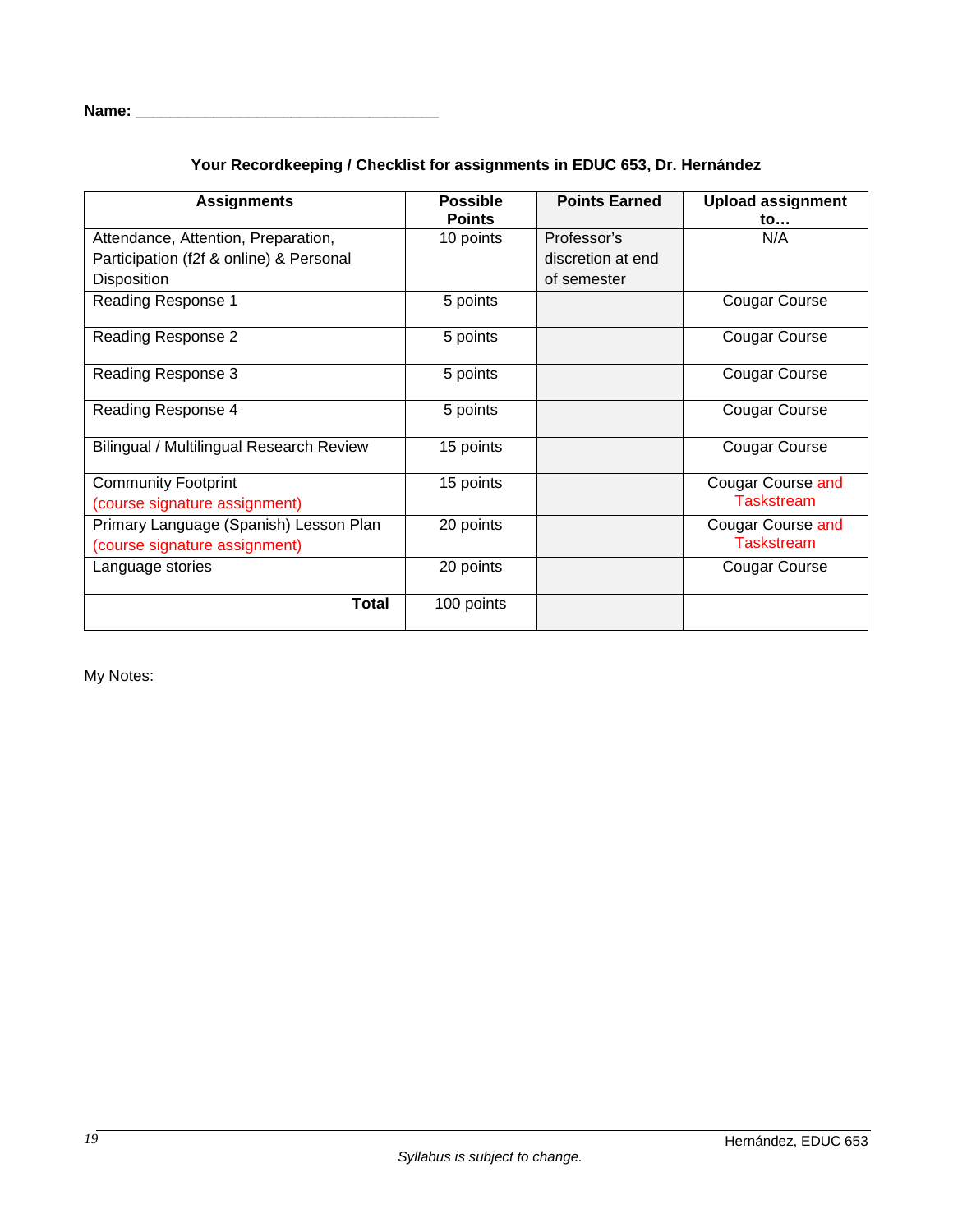# **GENERAL CONSIDERATIONS**

#### <span id="page-20-1"></span><span id="page-20-0"></span>**CSUSM Academic Honesty Policy**

Students will be expected to adhere to standards of academic honesty and integrity, as outlined in the Student Academic Honesty Policy. All assignments must be original work, clear and error-free. All ideas/material that are borrowed from other sources must have appropriate references to the original sources. Any quoted material should give credit to the source and be punctuated accordingly.

Academic Honesty and Integrity: Students are responsible for honest completion and representation of their work. Your course catalog details the ethical standards and penalties for infractions. There will be zero tolerance for infractions. If you believe there has been an infraction by someone in the class, please bring it to the instructor's attention. The instructor reserves the right to discipline any student for academic dishonesty, in accordance with the general rules and regulations of the university. Disciplinary action may include the lowering of grades and/or the assignment of a failing grade for an exam, assignment, or the class as a whole.

Incidents of Academic Dishonesty will be reported to the Dean of Students. Sanctions at the University level may include suspension or expulsion from the University.

Refer to the full Academic Honesty Policy at: [http://www.csusm.edu/policies/active/documents/Academic\\_Honesty\\_Policy.html](http://www.csusm.edu/policies/active/documents/Academic_Honesty_Policy.html)

#### <span id="page-20-2"></span>**Plagiarism**

As an educator, it is expected that each candidate (course participant) will do his/her own work, and contribute equally to group projects and processes. Plagiarism or cheating is unacceptable under any circumstances. If you are in doubt about whether your work is paraphrased or plagiarized see the Plagiarism Prevention for Students website [http://library.csusm.edu/plagiarism/index.html.](http://library.csusm.edu/plagiarism/index.html) If there are questions about academic honesty, please consult the University catalog.

#### **Students with Disabilities Requiring Reasonable Accommodations**

Students with disabilities who require reasonable accommodations must seek approval for services by providing appropriate and recent documentation to the Office of Disability Support Services (DSS). This office is in Craven Hall 4300, contact by phone at (760) 750-4905. Students authorized by DSS to receive reasonable accommodations should meet with their instructor during office hours or make an appointment.

#### <span id="page-20-3"></span>**Credit Hour Policy Statement**

Per the University Credit Hour Policy:

• All students are expected to spend a minimum of two hours outside of the classroom each week for each unit of credit engaged in learning or a total of at least six hours outside of the classroom each week.

#### <span id="page-20-4"></span>**Electronic Submissions of Assignments**

This course is mostly paperless. Assignments are to be turned to Cougar Course on time. Points will be deducted for late submissions as the work you do is essential to the discussions conducted in this course. Make sure you turn in the assignments in Word, 12 font, in Times New Roman. Resources and/or citations will be referenced using APA format.

NOTE: Full assignment guidelines can be found on Cougar Courses. Rubrics for assignments and checklist are included in this syllabus.

#### <span id="page-20-5"></span>**All University Writing Requirement**

Writing requirements for this class will be met as described in the assignments. Every 3-unit course at the university, including this one, must have a writing requirement of at least 2500 words.